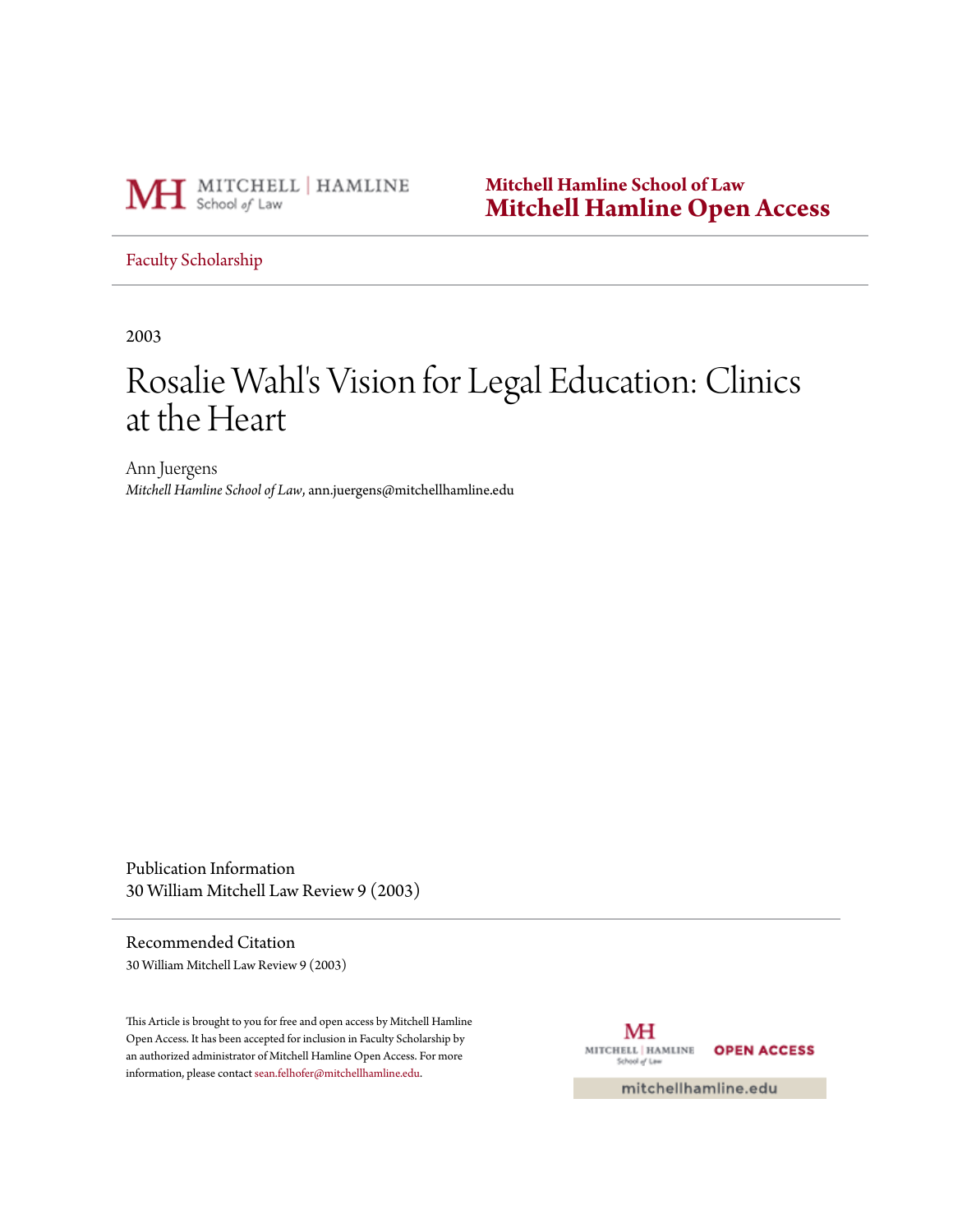## Rosalie Wahl's Vision for Legal Education: Clinics at the Heart

#### **Abstract**

Rosalie Wahl holds a special place in the hearts of Minnesota lawyers. Many women and girls, especially, were gratified when Governor Rudy Perpich appointed her the first woman on the Minnesota Supreme Court in 1977. There were no more than nine other women on supreme courts around the country at the time, and none on the U.S. Supreme Court. She served on the court until 1994, when the law mandating judges' retirement at age seventy caused her to step down from the bench. This essay highlights the significance of Wahl's work as a clinical legal educator and activist for legal education. It begins with a brief account of Wahl's growth into her work as a lawyer. The article then focuses on her time as a clinical law teacher and, later, as a leader in the ABA Section of Legal Education and Admissions to the Bar. It closes with thoughts about what Wahl's example means for law teachers.

#### **Keywords**

Rosalie Wahl, women lawyers, women judges, Minnesota, legal clinics, clinical education, legal education, law professors

**Disciplines** Legal Education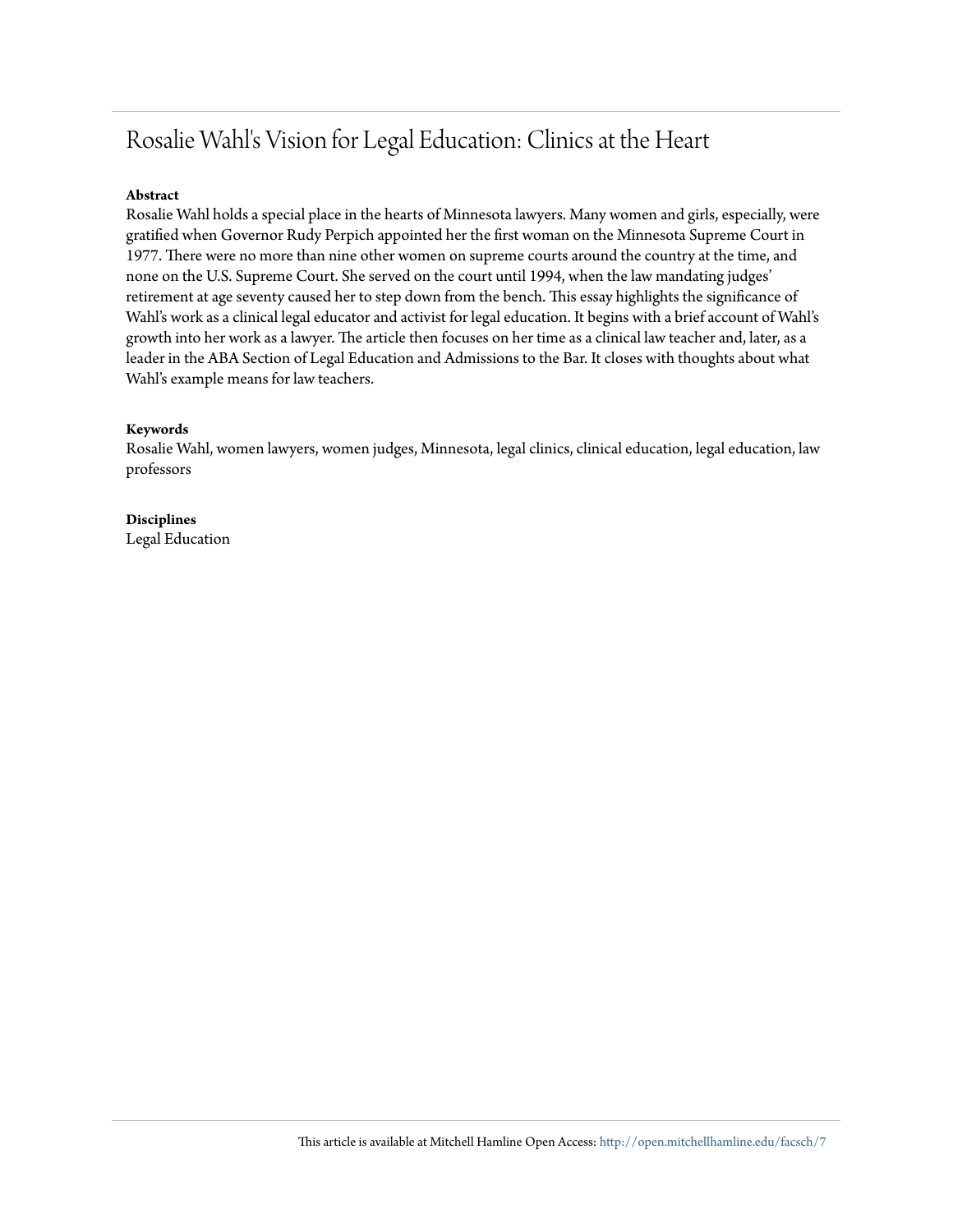### **ROSALIE WAHL'S VISION FOR LEGAL EDUCATION: CLINICS AT THE HEART**

By Ann Juergens†

|         | I. "ONE WHO WOULD THROUGH THISTLES PASS, NEEDS                 |  |
|---------|----------------------------------------------------------------|--|
|         |                                                                |  |
| Н.      | FROM THE "HEADY EXHILARATION" OF CLINICAL                      |  |
|         | TEACHING TO THE PINNACLE OF THE SUPREME COURT15                |  |
| III.    | <b>OPENING THE GATE FOR THE TEACHING OF PROFESSIONAL</b>       |  |
|         | <b>SKILLS: SECTION CHAIR, THE ALBUQUERQUE SKILLS</b>           |  |
|         | CONFERENCE, THE MACCRATE TASK FORCE, AND THE                   |  |
|         |                                                                |  |
|         | The ABA Section of Legal Education and Admissions to<br>A.     |  |
|         |                                                                |  |
|         | The ABA's National Conference on Professional Skills and<br>В. |  |
|         | Legal Education, Albuquerque, New Mexico21                     |  |
|         | The MacCrate Task Force on Law Schools and the<br>C.           |  |
|         |                                                                |  |
|         | The Wahl Commission to Review the Substance and<br>D.          |  |
|         | Process of the ABA's Accreditation of American Law             |  |
|         |                                                                |  |
| $W_{-}$ | ROSALIE WAHL'S EXAMPLE FOR LAW TEACHERS32                      |  |
|         |                                                                |  |

I was on the front lines myself, from 1973 to 1977, establishing, directing and teaching the criminal clinical program, both trial and appellate, at William Mitchell College of Law. For those four years, student lawyers under my supervision did legal analysis, researched the law, wrote legal memos, motions and briefs, honed other

<sup>†</sup> Professor of Law and Co-Director of Clinics, William Mitchell College of Law. I am indebted to Rosalie Wahl herself, for giving her time for an interview, and for continuing to participate in events supporting clinical education. There were many parents of clinical education at William Mitchell, the earliest including Justice Wahl, Roger Haydock, Bob Oliphant, C. Paul Jones, Doug Heidenreich, Phebe Haugen, and Mel Goldberg. We do our best to carry the torch they first ignited.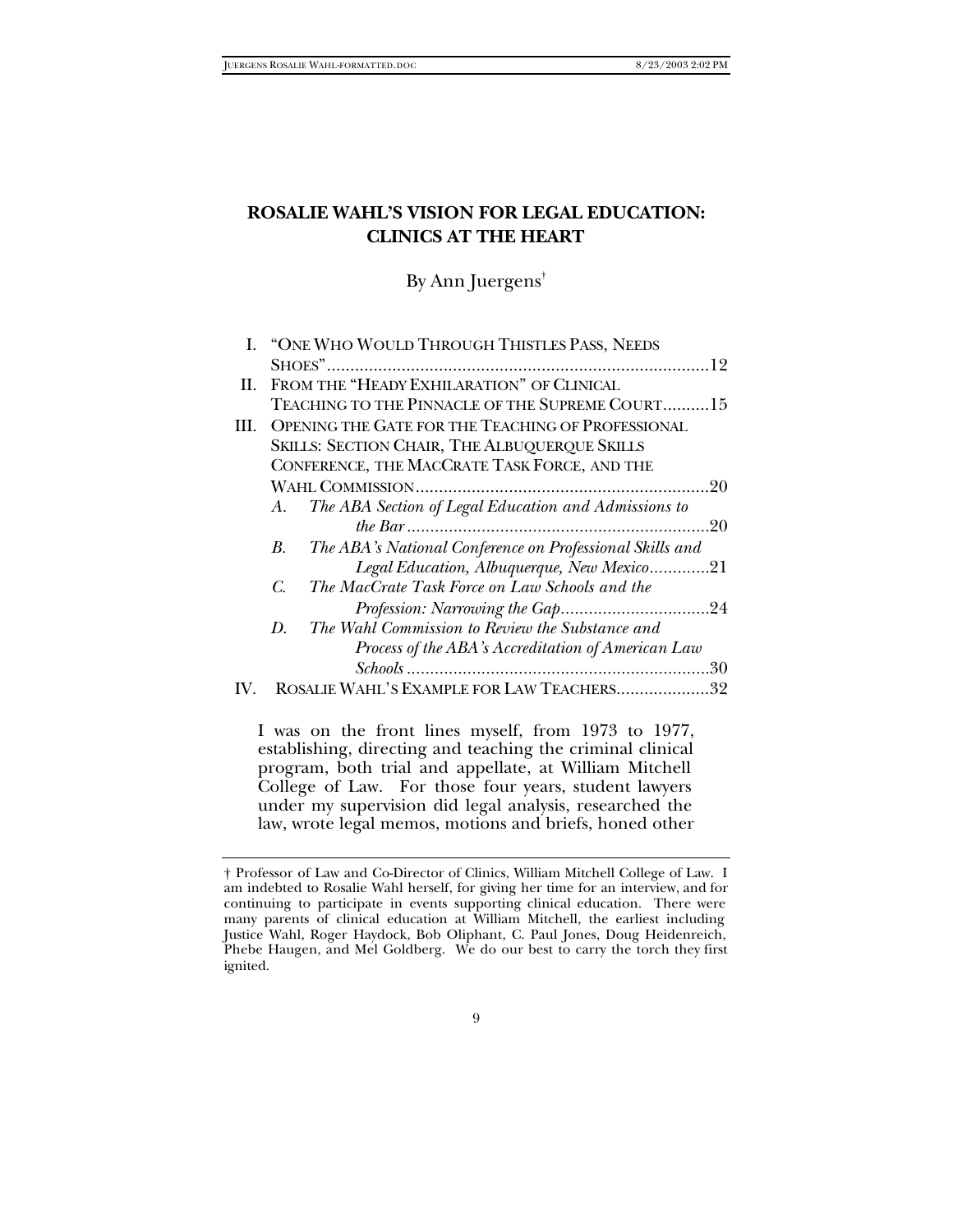lawyering skills, in order to represent our clients indigent misdemeanants in municipal court and felony appellants in the state supreme court. I now sit on that supreme court, devoutly wishing that every law student could learn the law, or a significant part of it, in that crucible, looking at the system from the bottom up, holding the same end of the stick the indigent person in our society holds. How better to explicate our learning of the law, how better to indelibly impress on the minds of fledgling lawyers our ethical obligation to provide counsel for all those in need of counsel?

—Rosalie Wahl, 1987

Clinical education has come a long way since the late 1960s. Not far enough or fast enough—not at the heart of the legal education—but growth fought for by clinicians and their friends in the Section every step of the way.

—Rosalie Wahl, 1995

Rosalie Wahl holds a special place in the hearts of Minnesota lawyers. Many women and girls, especially, were gratified when Governor Rudy Perpich appointed her the first woman on the Minnesota Supreme Court in 1977. There were no more than nine other women on supreme courts around the country at the time, and none on the U.S. Supreme Court. $^3$  She served on the court until 1994, when the law mandating judges' retirement at age seventy caused her to step down from the bench.

During Wahl's time on the court, she initiated and chaired the Minnesota Supreme Court's Task Force for Gender Fairness in the

<sup>1.</sup> Rosalie E. Wahl, Remarks at the National Conference on Professional Skills and Legal Education, held in Albuquerque, New Mexico, Oct. 16-18, 1987, *in* AM. BAR ASS'N, OCCASIONAL PAPERS OF THE SECTION OF LEGAL EDUCATION AND ADMISSION TO THE BAR, No. 2, at 1.

<sup>2.</sup> Rosalie Wahl, Historical Development and Use of the Accreditation Process, Speech at the Tenth Annual Midwest Clinical Legal Educational Conference, William Mitchell College of Law (October 1995) (copy on file with author). The "Section" referenced in the quote is the American Bar Association's Section of Legal Education and Admissions to the Bar, which oversees legal education, in part, by accrediting law schools. *Id.*

<sup>3.</sup> Beverly Blair Cook, *Women Judges: The End of Tokenism*, *in* WOMEN IN THE COURTS 102-03 (Winifred L. Hepperle & Laura Crites eds., 1978). The first woman on the U.S. Supreme Court, Sandra Day O'Connor, was appointed by President Ronald Reagan in 1981.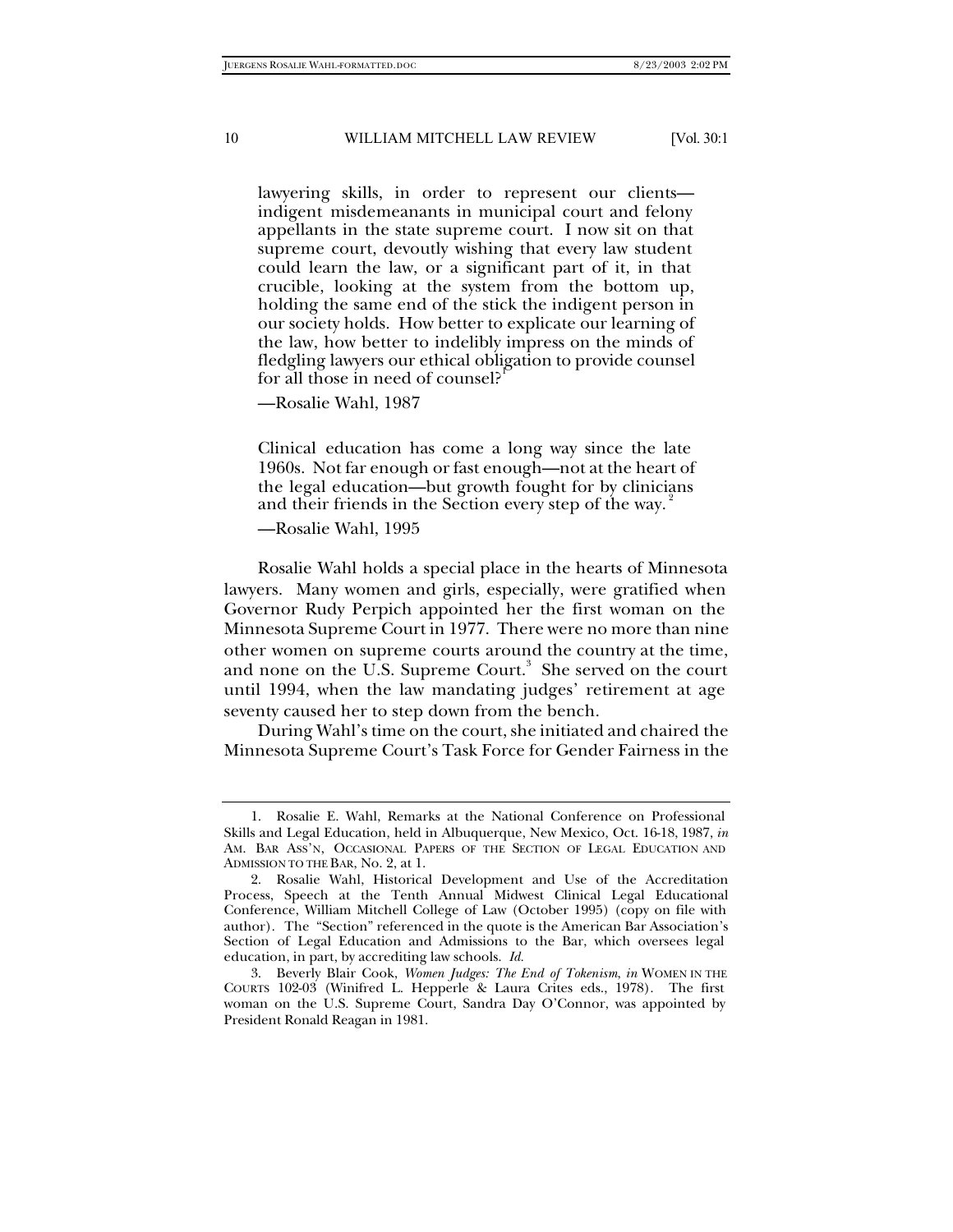Courts, making Minnesota the sixth state to conduct such a study, $4\pi$ and the Task Force on Racial Bias in the Judicial System.<sup>5</sup> She served as the liaison to the court's Study Commission on the Mentally Disabled. $^{\rm 6}$  Her 549 opinions are known for their elegant clarity, and for her attention to implementing the will of the legislature, her insistence that the Minnesota courts define state constitutional standards independent of federal standards, and for her sensitivity to the minds and souls of people seeking justice. Wahl gave special support to young women lawyers and judges, a quality that has been recognized repeatedly by her fellow lawyers, locally and nationally.<sup>8</sup> Her talent for helping others shone even as she engaged in the heavy lifting required of a supreme court justice.

What is not so well known in the state where she lives is that Wahl's contributions to legal education may have more national impact than her work as a state supreme court justice. For almost fifteen years beginning in the early 1980s, she was an influence and guiding hand to legal educators across the nation.<sup>9</sup> Outside of Minnesota, she is known not only as a state supreme court justice, but also as a former clinical professor who instigated the 1987 American Bar Association's (ABA's) National Conference on Professional Skills and Legal Education held in Albuquerque, New

<sup>4.</sup> MINNESOTA SUPREME COURT TASK FORCE FOR GENDER FAIRNESS IN THE COURTS, FINAL REPORT, *reprinted in* 15 WM. MITCHELL L. REV. 825 (1989); Jeannette F. Swent, *Gender Bias at the Heart of Justice: An Empirical Study of State Task Forces*, 6 S. CAL. REV. L. & WOMEN'S STUD. 3, 21 (1996). Minnesota's task force on gender bias in the courts made its report in 1989, following New Jersey, New York, Rhode Island, Massachusetts, and Nevada. *Id.* at 21.

<sup>5.</sup> MINNESOTA SUPREME COURT TASK FORCE ON RACIAL BIAS IN THE JUDICIAL SYSTEM, REPORT, *reprinted in* 16 HAMLINE L. REV. 477, 479 (1993).

<sup>6.</sup> MINNESOTA HISTORICAL SOCIETY, ROSALIE WAHL: AN INVENTORY OF HER PAPERS*, available at* http://www.mnhs.org/library/findaids/00430.html (last visited July 19, 2003).

<sup>7</sup>*. See* Jane E. Larson, *The Jurisprudence of Justice Rosalie E. Wahl*, *in* THE SOCIAL JUSTICE, LEGAL AND JUDICIAL CAREER OF ROSALIE ERWIN WAHL 178 (Marvin Roger Anderson & Susan K. Larson eds., 2000) (unpaginated) [hereinafter CAREER OF WAHL]; Hon. Harriet Lansing, *Rosalie E. Wahl and The Jurisprudence of Inclusivity*, 21 WM. MITCHELL L. REV. 11, 11-12 (1995).

<sup>8.</sup> CAREER OF WAHL, *supra* note 7 (unpaginated).

<sup>9.</sup> Telephone Interview with Roy Stuckey, Professor of Law, University of South Carolina School of Law (July 10, 2003); Robert MacCrate, *Educating a Changing Profession: From Clinic to Continuum*, 64 TENN. L. REV. 1099, 1126 (1997); Millard H. Ruud, Remarks on Presenting the ABA's Kutak Award to the Honorable Rosalie E. Wahl (Aug. 4, 1994) (copy on file with author); SUSAN K. BOYD, THE ABA'S FIRST SECTION: ASSURING A QUALIFIED BAR 122 (Am. Bar Ass'n ed. 1992).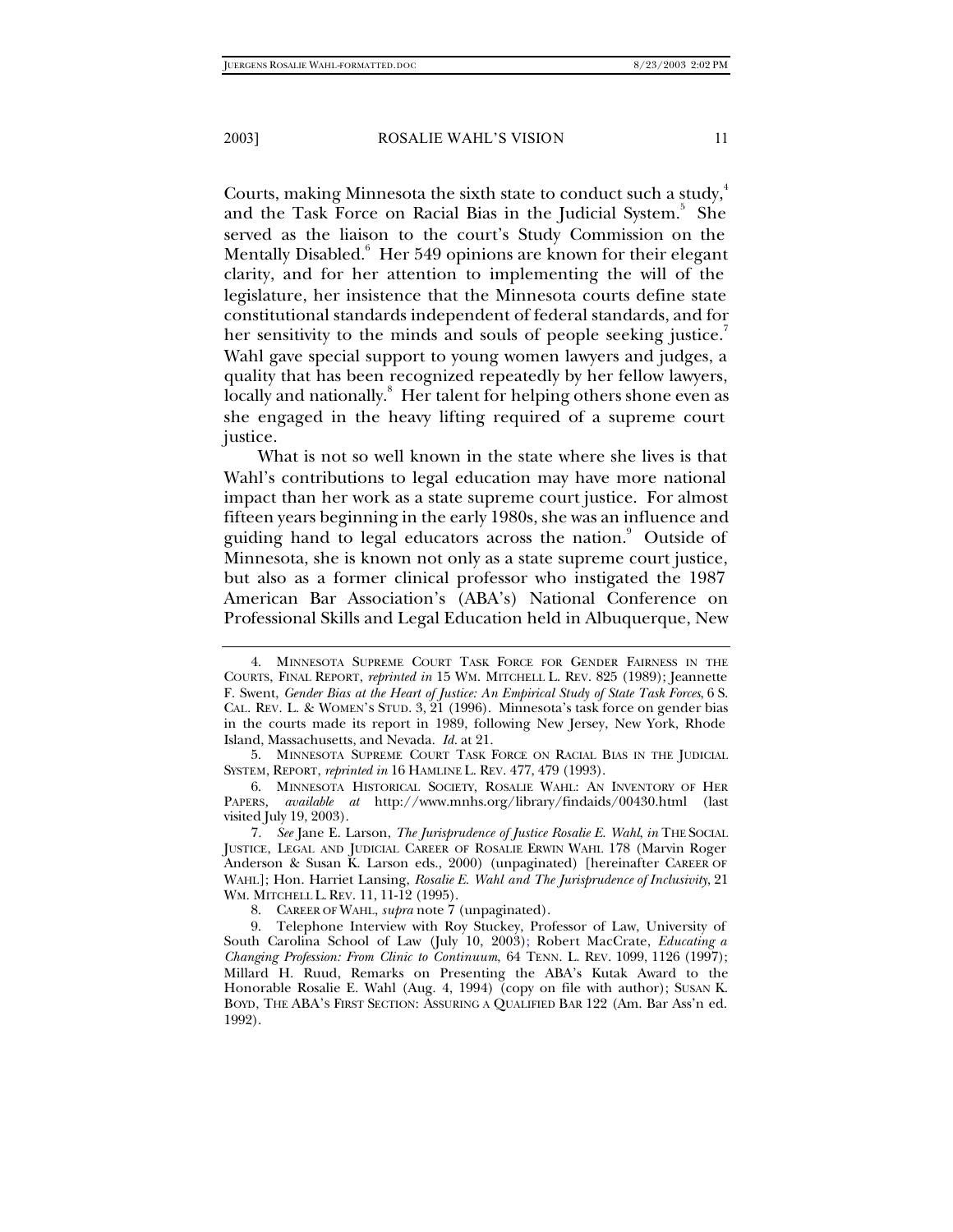Mexico.<sup>10</sup> This led to her conception, while chair of the ABA Section of Legal Education and Admissions to the Bar, of the Task Force on Law Schools and the Profession: Narrowing the Gap, which resulted in the "MacCrate Report" in 1992.<sup>11</sup> A few years later, Wahl chaired the Commission to Review the Substance and Process of the ABA's Accreditation of American Law Schools, which made recommendations for changes in the accreditation standards for law schools that, among other things, emphasized skills training for all students.<sup>12</sup> As she acted to improve legal education, she gave encouragement to undervalued law teachers, especially clinical teachers and legal writing teachers.<sup>13</sup>

This essay highlights the significance of Wahl's work as a clinical legal educator and activist for legal education. It begins with a brief account of Wahl's growth into her work as a lawyer. The article then focuses on her time as a clinical law teacher and, later, as a leader in the ABA Section of Legal Education and Admissions to the Bar. It closes with thoughts about what Wahl's example means for law teachers.

#### I. "ONE WHO WOULD THROUGH THISTLES PASS, NEEDS SHOES"

The story of Rosalie Wahl's life and ascent to the Minnesota Supreme Court has been told before.<sup>14</sup> Born in 1924, Sara Rosalie

<sup>10</sup>*. See generally* Symposium, *The American Bar Association's National Conference on Professional Skills and Legal Education*, 19 N.M. L. REV. 1 (1989) (containing the proceedings of the conference in Albuquerque on Oct. 15-18, 1987, and published as a symposium issue) [hereinafter *Albuquerque Symposium*].

<sup>11.</sup> ABA SECTION OF LEGAL EDUC. AND ADMISSIONS TO THE BAR, LEGAL EDUCATION AND PROFESSIONAL DEVELOPMENT—AN EDUCATIONAL CONTINUUM, REPORT OF THE TASK FORCE ON LAW SCHOOLS AND THE PROFESSION: NARROWING THE GAP (Am. Bar Ass'n ed., 1992) (reporting the work of the task force) [hereinafter MACCRATE REPORT]. The name refers to the task force's chair, former ABA President Robert MacCrate.

<sup>12.</sup> THE COMMISSION TO REVIEW THE SUBSTANCE AND PROCESS OF THE AM. BAR ASSOCIATION'S ACCREDITATION OF AM. LAW SCHOOLS, AUGUST 3, 1995 REPORT (1995); SUPPLEMENTARY REPORT OF THE COMMISSION TO REVIEW THE SUBSTANCE AND PROCESS OF THE AM. BAR ASSOCIATION'S ACCREDITATION OF AM. LAW SCHOOLS, NOV. 27, 1995 REPORT (1995) [hereinafter WAHL COMMISSION REPORT] (copies on file with author).

<sup>13</sup>*. See, e.g.*, Justice Rosalie E. Wahl, Speech at the Legal Writing Institute Conference (July 20, 1996), *reprinted in All the World's A [Page],* 3 LEGAL WRITING 67 (1997) (recounting the long-term strategy she followed to improve the status of clinical teachers and calling for treatment of legal writing teachers to be equal with that of tenure-track faculty members).

<sup>14</sup>*. See* Interview by Laura Cooper with Justice Rosalie E. Wahl, Minnesota Supreme Court Associate Justice, St. Paul, Minn. (Aug. 17, 1994) [hereinafter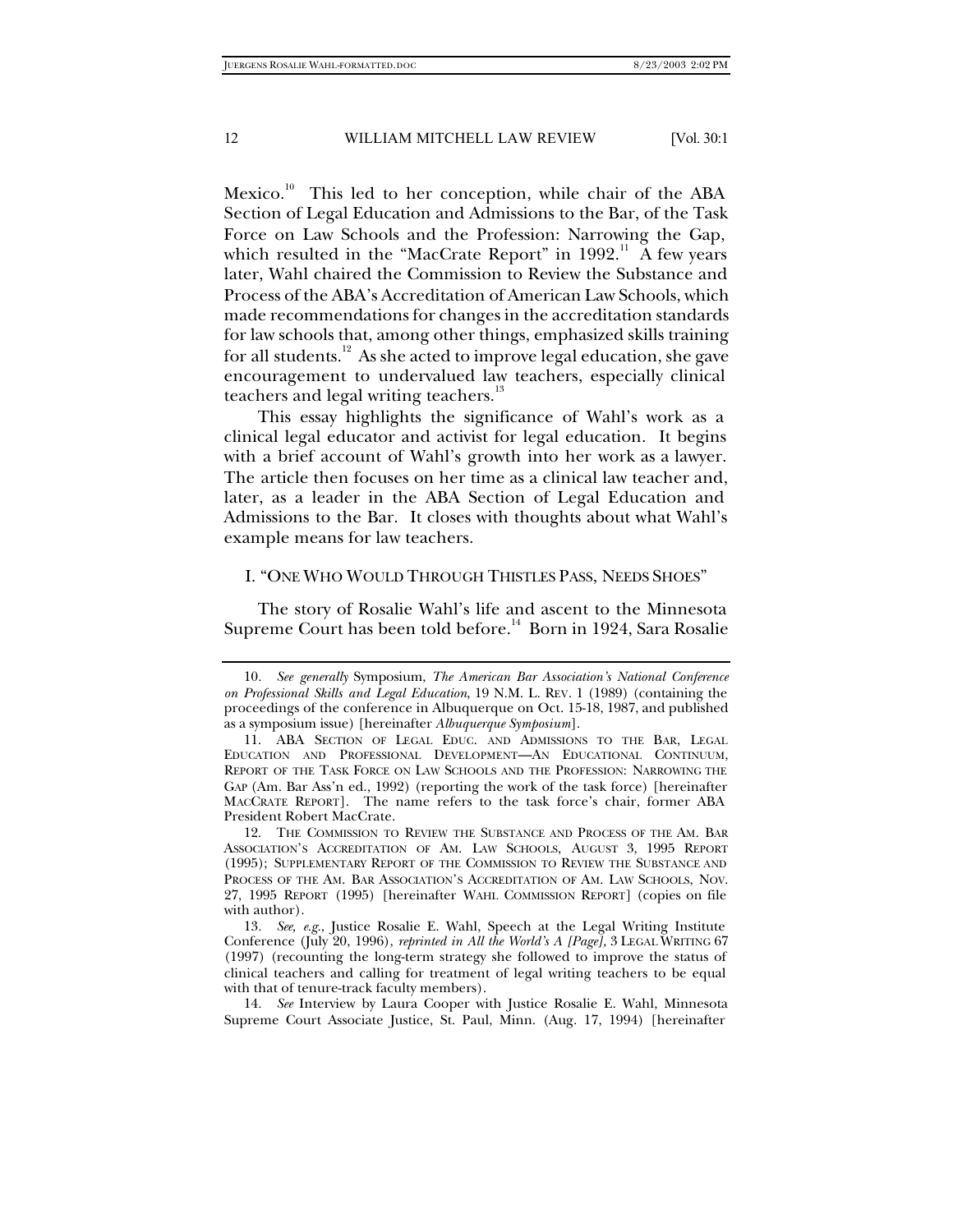Erwin grew up in rural southeastern Kansas. Her early life was marked by a close relation to the land, a love of reading and writing, and by great loss joined with strong family and community support. Those qualities, and the wisdom gained from them, are visible in her work to this day.

Wahl's mother died when she was three years old, and she and her younger brother went to live with their maternal grandparents.<sup>15</sup> Four years later, Rosalie was with her brother and grandfather when they were killed by a train. Decades after the accident, in an address to farm women, she recounted that time:

We had been going in the wagon to a field on the other side of the creek. I had gone across the tracks to open the gate—opening gates is a job for seven-year-olds—when the train came around the hill late and with no whistled warning as the team and wagon crossed behind me.

There was no personal injury recovery. No settlement of any kind. The only thing the railroad company ever did was to pay Grandma \$25 when a spark from one of their engines burned the meadow. Grandma got no benefits no insurance, no social security, no pension. The year was 1932 . . . .

In all those years I never knew how poor we were. I only knew the richness—the warm, close community with our little rural school as the center, the aunts and uncles and cousins living in farms nearby—and

Down in the bend of the river

Where the horseweeds grow taller

Than the tumble-down barn

And noonsday heat

Crawls down the river bank

To rest in the cool green water

There—in the bend of the river

Where green cutlassed corn

Caresses the Wind

Interview with Wahl] (transcript on file with author and the Minnesota Historical Society); Jessica Lipsky Roe, *Justice Rosalie E. Wahl: Biography*, 20 WM. MITCHELL L. REV. 1011, 1011-12 (1994). *See generally* CAREER OF WAHL, *supra* note 7 (unpaginated) (recounting the life and work of Rosalie Wahl).

<sup>15.</sup> Interview with Wahl, *supra* note 14, at 1.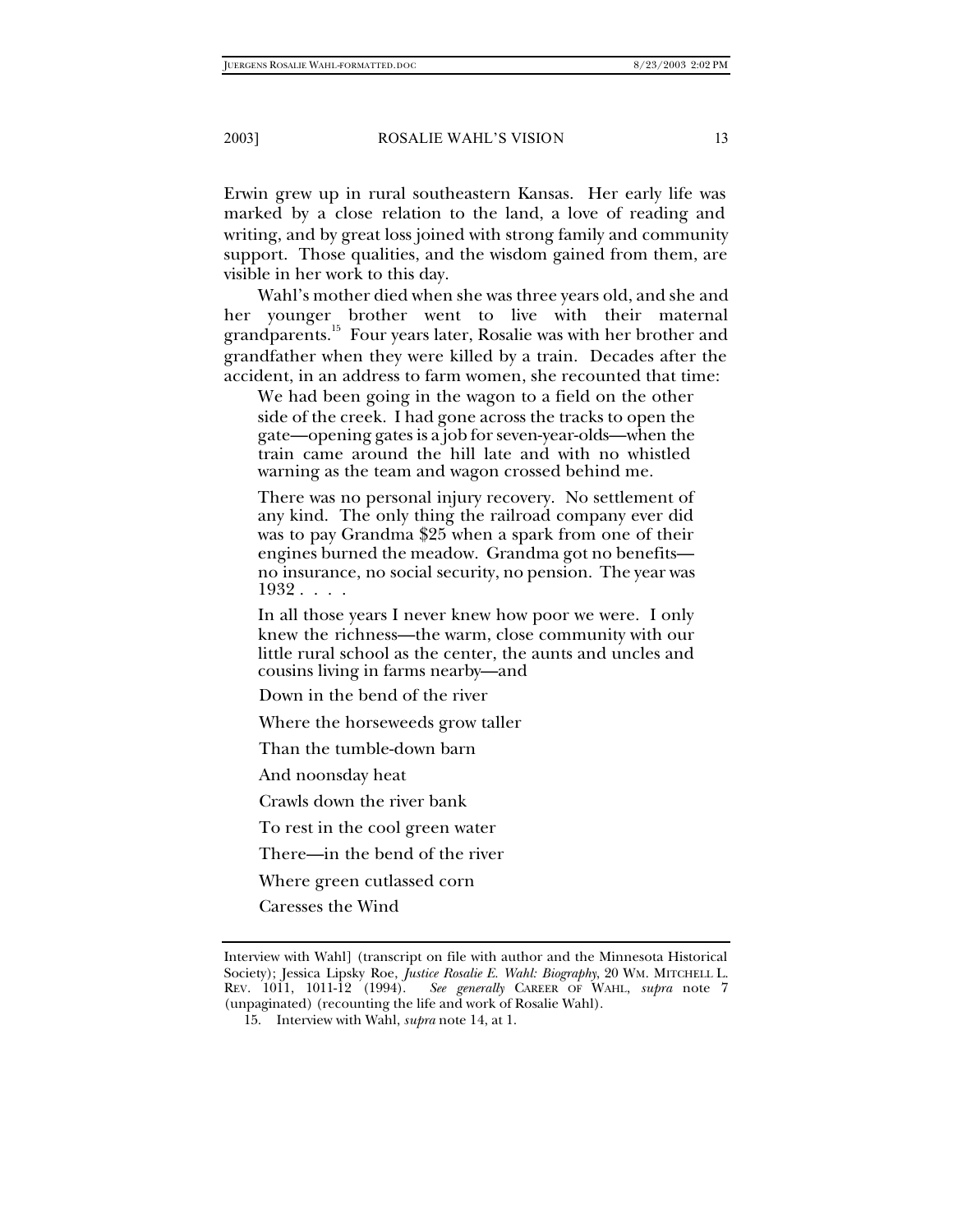I found morning glories

In guileless array

Enslaving the militant corn . . . .

Wahl left her close farm community to go to the University of Kansas during the first years of World War II. At Lawrence, Wahl wrote for the college newspaper, became close to a man she met in high school, and planned to marry. Again, Wahl learned the lessons taught by loss and pain. Her young man was killed in an air force training crash; she turned to writing to help her through it.<sup>17</sup>

At the university, Wahl studied sociology and, in her activities outside of class, civil rights. She married Roswell Wahl in 1946 and they soon moved to Minnesota. Wahl raised children and was involved with the community in many ways—through the cooperative movement, the schools, the library, the Society of Friends (Quakers), and local politics.<sup>1</sup>

In 1962, at age thirty-eight, two forces came together to help her decide to go to law school. First, and most simply, she needed to find some kind of employment to assist in supporting the family's four children. Second, the county commissioners voted against a proposal to build libraries that she had worked on for years and she realized she was "tired of sitting outside of doors and then having people on the inside, mainly men, be able to do this kind of thing."<sup>19</sup> As she pondered law school, she wrote a wry poem:

On Considering the Advisability of Studying Law That one who would through thistles pass

Needs shoes

Else, barefoot,

Stay on grass. $20$ 

She decided to cobble those shoes for herself at William Mitchell College of Law, where night classes allowed her to be home at the end of her children's school day.<sup>21</sup> There was one

<sup>16.</sup> Rosalie Wahl, The Farm Woman—an Equal Partner: Legislation Affecting Farm Women, Speech in Rochester, Minnesota (March 29, 1979), *in* CAREER OF WAHL, *supra* note 7 (unpaginated). The poem is her own.

<sup>17.</sup> Interview with Wahl, *supra* note 14, at 7.

<sup>18</sup>*. Id*. at 17-18.

<sup>19</sup>*. Id*. at 19.

<sup>20.</sup> Raquel Wood & Frank Wood, *A Biographical Account of Her Life*, *in* CAREER OF WAHL, *supra* note 7 (unpaginated).

<sup>21.</sup> Interview with Wahl, supra note 14, at 20.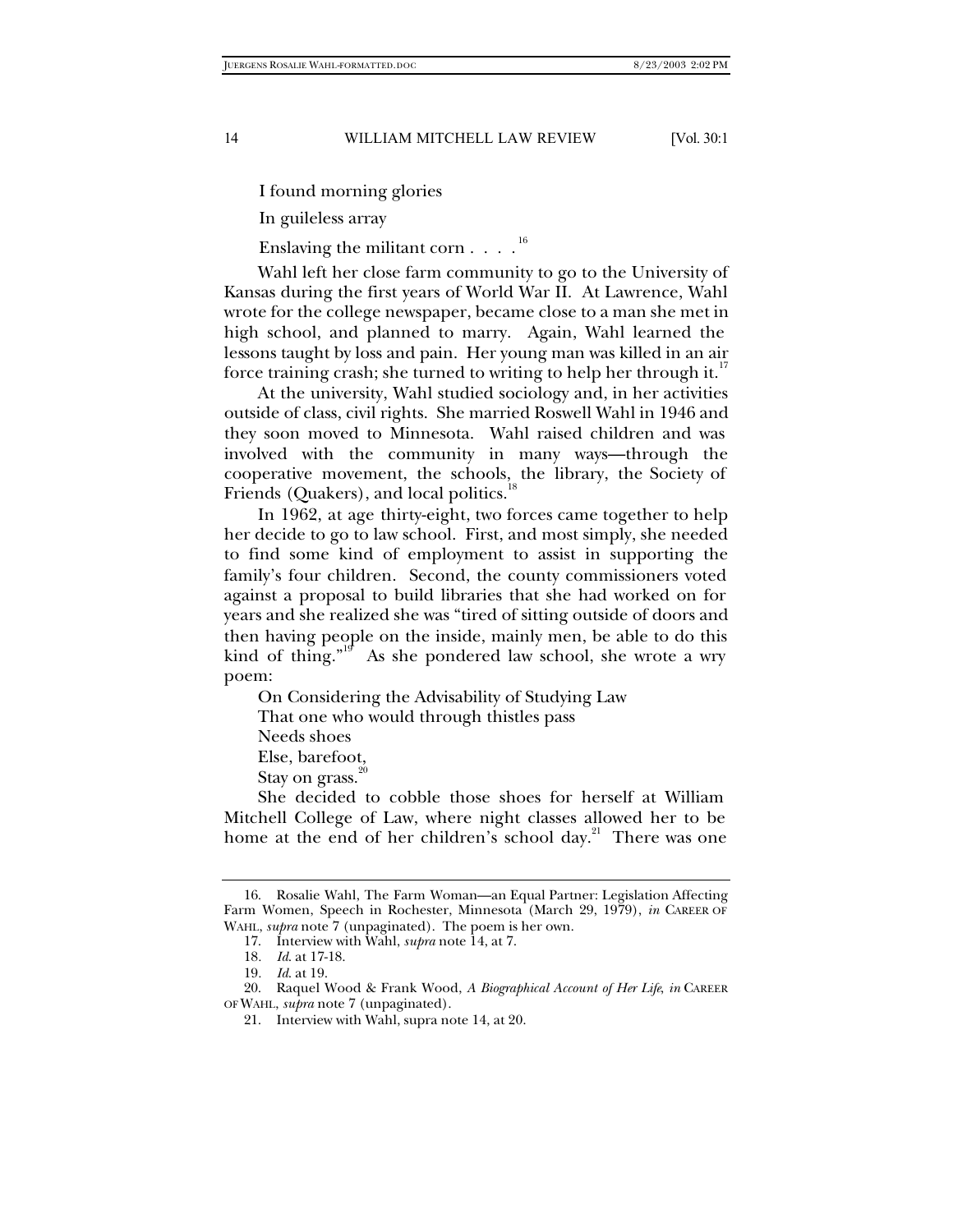other woman in her class. The only woman teacher was the law librarian. Wahl made it through law school in four and a half years, giving birth to her fifth child about halfway through. At 42, she became an advocate with a law license.  $22$ 

#### II. FROM THE "HEADY EXHILARATION" OF CLINICAL TEACHING TO THE PINNACLE OF THE SUPREME COURT

Upon graduating, Wahl pulled off another unusual feat: she found a *part-time* job as a lawyer, and it was a job that allowed her to grapple with matters of substance, such as constitutional questions and the inadequacies of the criminal justice system. The State Public Defender, C. Paul Jones, was a man ahead of his time—he understood that he could hire some of the best legal minds available if he allowed them to work on schedules that accommodated their families.<sup>23</sup> Wahl worked three days a week for him doing criminal appeals and post-conviction remedies for prisoners.<sup>2</sup>

After five years and 109 cases argued before the Minnesota Supreme Court,<sup>25</sup> Wahl added two days a week to her work calendar and used them to begin teaching law students at the University of Minnesota in the clinics that Robert Oliphant was developing.<sup>2</sup>

<sup>22</sup>*. Id*. at 24.

<sup>23.</sup> Interview with C. Paul Jones, Professor of Law, William Mitchell College of Law, in St. Paul, Minn. (July 10, 2002) (stating that at least 50% of his hires were women when women were less than 10% of graduates) (transcript on file with author); *see also* Mary Bader Papa, *Mentors: Expert Help in Climbing the Ladder of Success, in* CAREER OF WAHL, *supra* note 7 (unpaginated) (Wahl praising Jones as "one of the first legal employers who hired women.").

<sup>24.</sup> Interview with Wahl, *supra* note 14, at 24-25.

<sup>25</sup>*. Id* at 28.

<sup>26.</sup> Minnesota's law school clinical programs were given impetus when the Minnesota Supreme Court decided that even persons charged with misdemeanors must have a lawyer if they were in peril of spending time in jail. *See generally* State v. Borst, 278 Minn. 388, 154 N.W.2d 888 (1967) (involving publicizing a false statement); State v. Collins, 278 Minn. 437, 154 N.W.2d 688 (1967) (involving drunk driving); State v. Illingworth, 278 Minn. 434, 154 N.W.2d 687 (1967) (involving indecent exposure). The public defenders and courts agreed that law students could help fill the suddenly increased need for counsel for indigent defendants. Interview with Robert Oliphant, Professor of Law, William Mitchell College of Law, in St. Paul, Minn. (July 24, 2002). This occurred three years before the U.S. Supreme Court made the same decision. *See* Argersinger v. Hamlin, 407 U.S. 25, 37 (1972). The Minnesota Supreme Court enacted its first Student Practice Rule in 1968, allowing law students to practice in the courts under the supervision of licensed attorneys. Interview with Oliphant, *supra*. Rosalie and Ross Wahl divorced the same year she began teaching. Interview with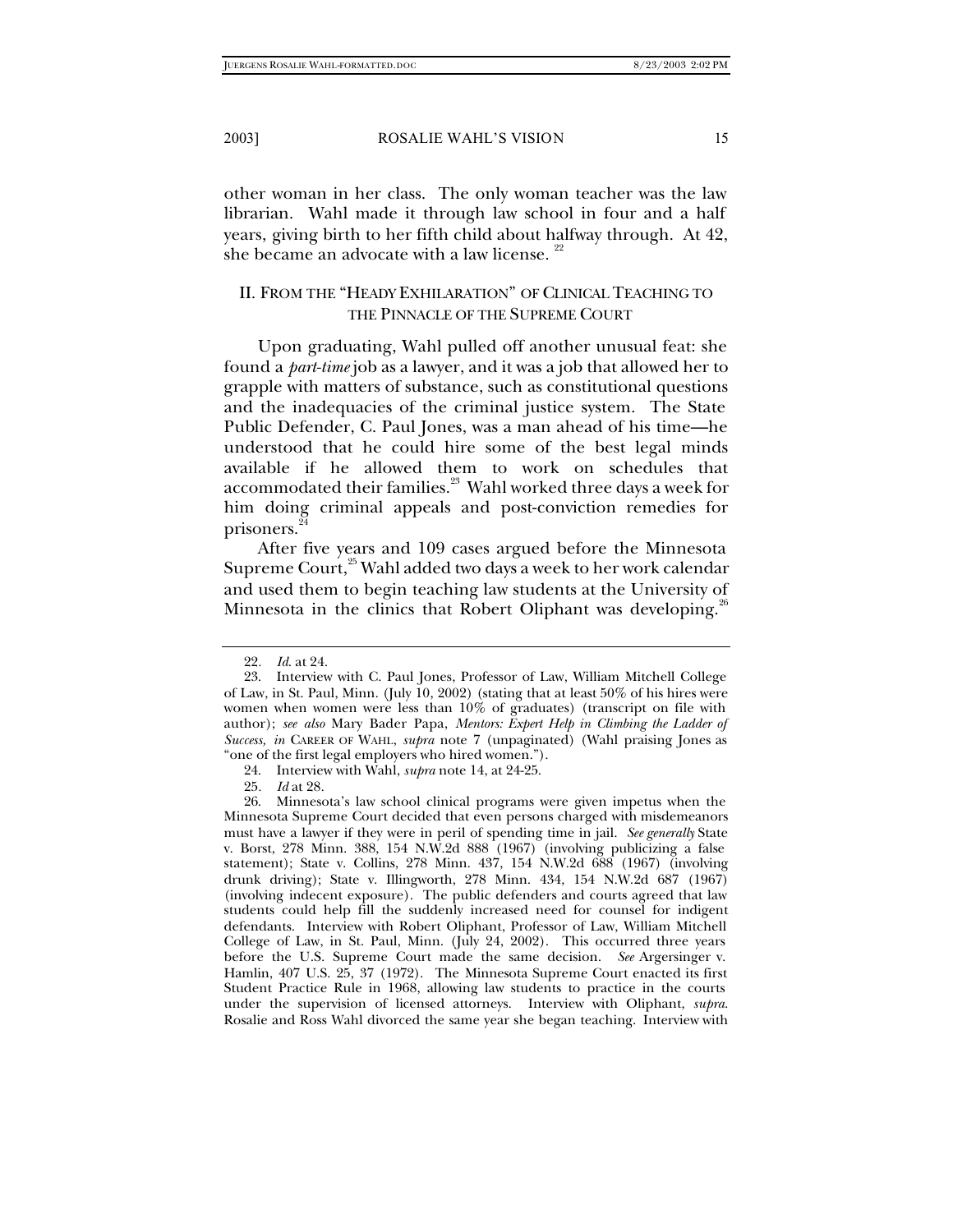The next year, Dean Douglas Heidenreich asked her to assist in establishing a clinical program at William Mitchell. She accepted and, in 1973, embarked full time upon clinical teaching. Her partner in the clinical venture, Roger Haydock, taught a civil clinic while Rosalie continued with criminal law clients.<sup>27</sup> Her speech to a recent reunion of clinic directors from those years, reprinted in this volume, vividly describes those times and what they meant.<sup>26</sup> There are several things about that early enterprise that are worth remarking upon further.

First, William Mitchell was ready to invest in specialized training for Wahl, and she took advantage of that opportunity. During the summer of 1973 she went to a National Institute for Trial Advocacy training and to a national clinical legal education conference in Buck Hill Falls, Pennsylvania.<sup>29</sup> Conferences have long served an important function for clinical educators as they gather to discuss their methods, experiments, and challenges, whether with their cases and students or their institutions. At the Buck Hill Falls conference, Wahl was exposed to the foment of ideas underlying clinical legal education. She heard talk of clinical education as a *method* of teaching law, not merely a specialized or secondary subject matter.<sup>30</sup> She met dynamic teachers from across the country who were trying to change legal education for the better, and remembers being impressed by a brilliant young woman. That woman was Rose Bird, a clinical teacher at Stanford who also taught a criminal clinic $31$  and who was to become California's first woman supreme court justice.<sup>32</sup> It was quite a

Wahl, *supra* note 14, at 33.

<sup>27.</sup> Interview with Wahl, *supra* note 14, at 34; Roger Haydock, *Clinical Legal Education: The History and Development of a Law Clinic*, 9 WM. MITCHELL L. REV. 101, 107 (1984).

<sup>28.</sup> Rosalie Wahl, *Lest We Forget: Celebrating Thirty Years of Clinical Legal Education at William Mitchell College of Law* (March 20, 2003), 30 WM. MITCHELL L. REV. 5 (2003).

<sup>29</sup>*. See Clinical Education for the Law Student: Legal Education in a Service Setting*, Working Papers Prepared for CLEPR (Council on Legal Education for Professional Responsibility) national conference, Buck Hill Falls, Pa., June 6-9, 1973 (1973) [hereinafter *Buck Hill Falls Papers*].

<sup>30.</sup> Gary Bellow spoke at the conference on this theme. *See* Gary Bellow, *On Teaching the Teachers: Some Preliminary Reflections on Clinical Education as Methodology*, *in Buck Hill Falls Papers*, *supra* note 29, at 374; *see also* Interview with Wahl, *supra* note 14, at 35.

<sup>31.</sup> Interview with Rosalie Wahl, in Lake Elmo, Minn. (Aug. 13, 2002) [hereinafter Juergens' Wahl Interview] (transcript on file with author).

<sup>32.</sup> Rose Bird was appointed Chief Justice of the California Supreme Court by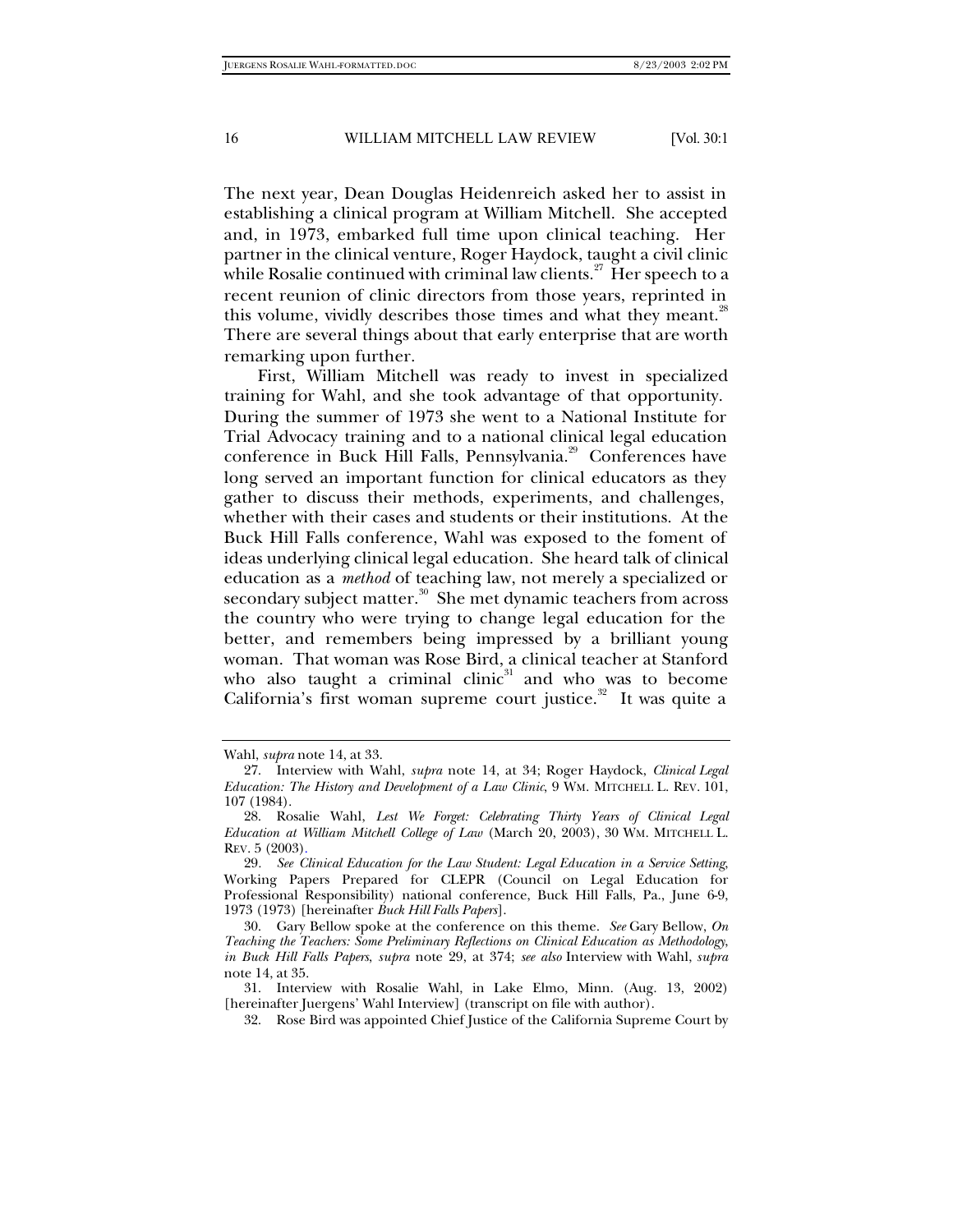conference: "We were filled with a very heady exhilaration because legal education could never again go back to the old approach of pure academic training. We were persuaded of that."<sup>33</sup>

Second, Wahl wrote objectives for her Criminal Law Clinic that were classic and thorough, aspiring to look at the big picture of the criminal justice system as well as at the specific work of advocating for an individual client:

This course is designed to acquaint a senior law student with the legal, practical, and ethical problems of defending or prosecuting criminal cases in the lower court system of Minnesota. It combines actual in-court field experience, in which properly certified law students interview and defend citizens charged with misdemeanor violations in St. Paul, Minnesota, Municipal court, with written materials and classroom lectures directly related to the field work. Special emphasis is placed on the adversary role of an attorney and on providing quality representation and a lawyer-like work product. The ethical problems continually faced by an attorney handling a live criminal case are explored as are the problems of criminal justice and the lower criminal courts.

Wahl worked hard to make those objectives the reality in her course. She taught about forty students each semester, handling misdemeanors, and, in later years, felonies and appeals. Students began interviews with clients at 8 a.m. at the courthouse and Wahl was there with them every morning. She taught the three-hour seminar component two evenings a week. She enlisted public defenders and city attorneys to help in supervising her students in court.<sup>35</sup> Each misdemeanor clinic student defended indigent

Governor Jerry Brown in March, 1977, less than four months before Wahl was named by Governor Perpich. CALIFORNIA SUPREME COURT, IN MEMORIAM, HONORABLE ROSE ELIZABETH BIRD (Mar. 6, 2000), *available at* http://www.stanford.edu/group/WLHJP/articles/BirdRose.pdf (on file with Women's Legal History Biography Project, Stanford University). In 1986, Bird and two colleagues were voted off the bench on account of their scrutiny of the use of the death penalty. ACLU NEWS, OBITUARY FOR CHIEF JUSTICE ROSE BIRD (Jan./Feb. 2000), *available at* www.aclunc.org/aclunews/news12000/bird.html (last visited July 8, 2003).

<sup>33</sup>*. Albuquerque Symposium, supra* note 10, at 7 (opening remarks by Wahl).

<sup>34.</sup> ROSALIE E. WAHL, CRIMINAL LAW CLINIC PROCEDURE MANUAL 1 (1973-74) (copy on file with author).

<sup>35.</sup> Interview with Wahl, *supra* note 14, at 36. One of those city attorneys was Martin Costello, who, in an adjunct professor capacity, teaches William Mitchell's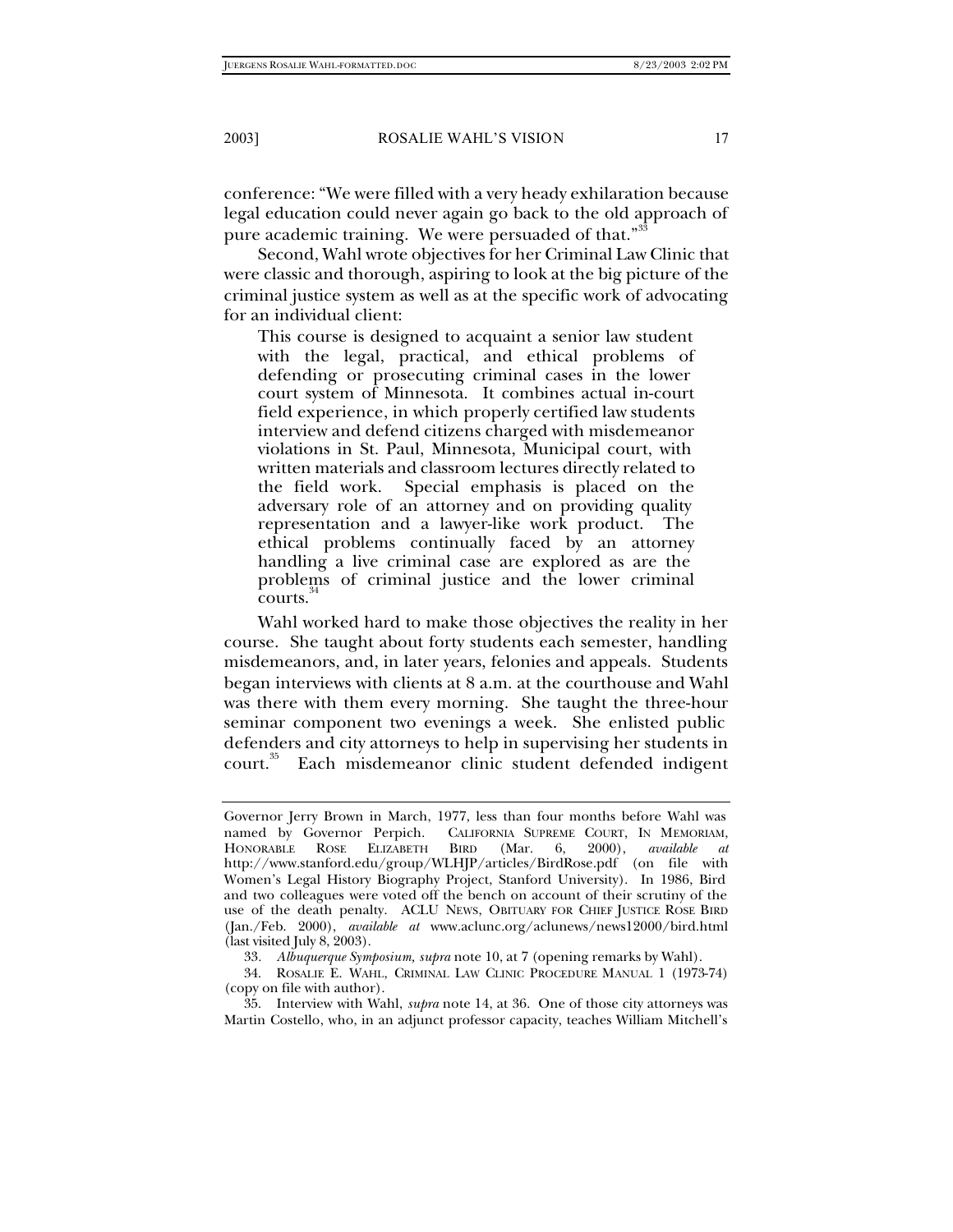accused persons, and also did a pre-trial hearing or arraignment under the supervision of a prosecuting attorney because students were to be given a look at the justice system from all sides. Students' semester-end course appraisal papers often praised this inclusive approach, even as they acknowledged the burden it put upon them to avoid conflicts of interest among clinic clients. Those papers reveal that Wahl's objectives were being met: students searched to name the larger issues that trouble the criminal justice system as they labored over their individual clients' cases. As one student put it, in terms that resonate today (except, perhaps, for the train metaphor),

Perhaps the biggest problem with the criminal justice system today is a shortage of resources . . . . Defense attorneys, prosecutors and judges are so pressured by the crowded calendars that the system takes on the appearance of a Burlington Northern speeding down the tracks . . . . Although I had read about the pressure that is put on defendants to enter pleas, I didn't realize how great it really is  $\dots$ 

Students stood in line all night before registration to be assured of a place in a clinic. $37$  Their willingness to do so showed how hungry they were to represent real people in real cases and to grapple with justice issues in their social, political, and economic contexts.

Finally, during her time as a clinical teacher, Wahl began to finger another set of keys to the doors that were closed to her before law school—those of the law school accreditation process. William Mitchell's facilities were cramped; this triggered an inspection by the American Bar Association.<sup>38</sup> As luck would have it, William Pincus, "grandfather of the clinical movement,"<sup>39</sup> was the

Misdemeanor Clinic to this day.

<sup>36.</sup> JOHN M. NICHOLS, SUMMARY OF COURSE EXPERIENCE PAPER FOR PROFESSOR WAHL'S CRIMINAL LAW CLINIC (Dec. 1973) (copy on file with author).

<sup>37.</sup> Interview with Wahl, *supra* note 14, at 35.

<sup>38.</sup> The Council of the Section of Legal Education and Admissions to the Bar of the American Bar Association is the body to whom the power to accredit law schools has been delegated by the U.S. Department of Education. *See* WAHL COMMISSION REPORT, *supra* note 12, at 17 (laying out the background and current status of the ABA's role in the accreditation process). To that end, the Council sends inspection teams to law schools to see if they are complying with the Standards for Approval of Law Schools, which include requirements, *inter alia*, for the program of legal education and for the physical space. *See* www.abanet.org/legaled (last visited July 12, 2003).

<sup>39</sup>*. Albuquerque Symposium*, *supra* note 10, at 104, 107 (concluding remarks by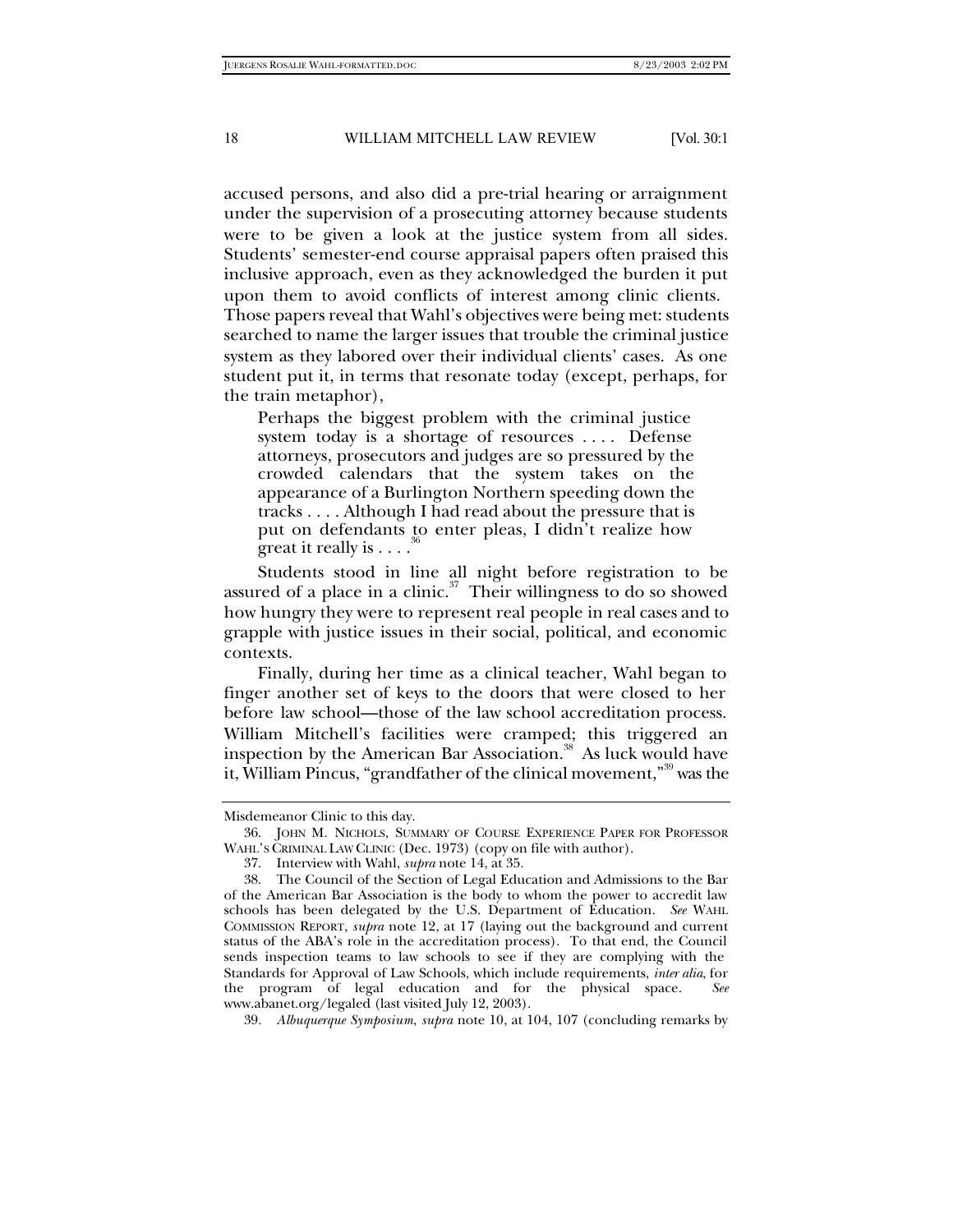member of the ABA inspection team charged with looking at William Mitchell's clinical programs.<sup>40</sup> Wahl showed him around and they became acquainted. $4<sup>41</sup>$  Later in her time as a clinical teacher, Wahl was asked and did serve on an inspection team for the University of Kansas Law School.<sup>42</sup> These experiences with accreditation gave her the opportunity (indeed, the duty) to contemplate further the purposes and strategies of clinical teaching, and, perhaps more significantly, to study the operation of those locks on the doors of legitimacy within legal education.

The attention she paid to the gatekeeping process during her early years in legal education stood her in good stead. At Buck Hill Falls and in her teaching, she had good glimpses of how much clinical teaching added to legal education, making it more clientcentered, more morally sensitive, more justice-oriented. She also saw how the accreditation process affected the law schools' efforts to teach. Soon she would learn the role of a supreme court justice in shaping legal education as well.

In 1977, Rosalie Wahl was named the seventy-second justice, and first woman, to sit on the Minnesota Supreme Court. It is not the purpose of this essay to discuss how that came to be.<sup>43</sup> Yet it is worth noting here that she did not become a justice in the usual manner. During a speech to the Democratic Farmer Labor (DFL) Feminist Caucus, Governor Rudy Perpich had promised to appoint a woman to the state supreme court. When a vacancy appeared a short time later, women in the press and women's political groups

Robert McKay).

<sup>40.</sup> Interview with Wahl, *supra* note 14, at 61. William Pincus was the director of the Council on Legal Education for Professional Responsibility (CLEPR). CLEPR and a predecessor organization were funded by the Ford Foundation from 1959 to 1978 and spent almost \$13 million, mostly in grants to law schools, to initiate clinical programs. Margaret Martin Barry, Jon C. Dubin & Peter Joy, *Clinical Education for this Millennium: The Third Wave*, 7 CLINICAL L. REV. 1, 19 (2000) (including a description, based upon multiple original sources, of the funding of clinical programs through CLEPR grants). William Mitchell never applied for nor received a CLEPR grant for its clinical programs. Interview with Wahl, *supra* note 14, at 35; *see also* Interview with Douglas Heidenreich, Professor of Law, William Mitchell College of Law, in St. Paul, Minn. (Mar. 5, 2003) (transcript on file with author).

<sup>41.</sup> Juergens' Wahl Interview, *supra* note 31, at 22.

<sup>42</sup>*. Id*. at 21.

<sup>43.</sup> One of the best sources for that story is the oral history of Justice Wahl commissioned by the court before she retired. Interview with Wahl, *supra* note 14, at 38-47. The account of the hard-fought election for her seat only a year after she was appointed is exciting too: In a nearly unprecedented move, three men—two judges and a practicing lawyer—filed against her. *Id*. at 51-61.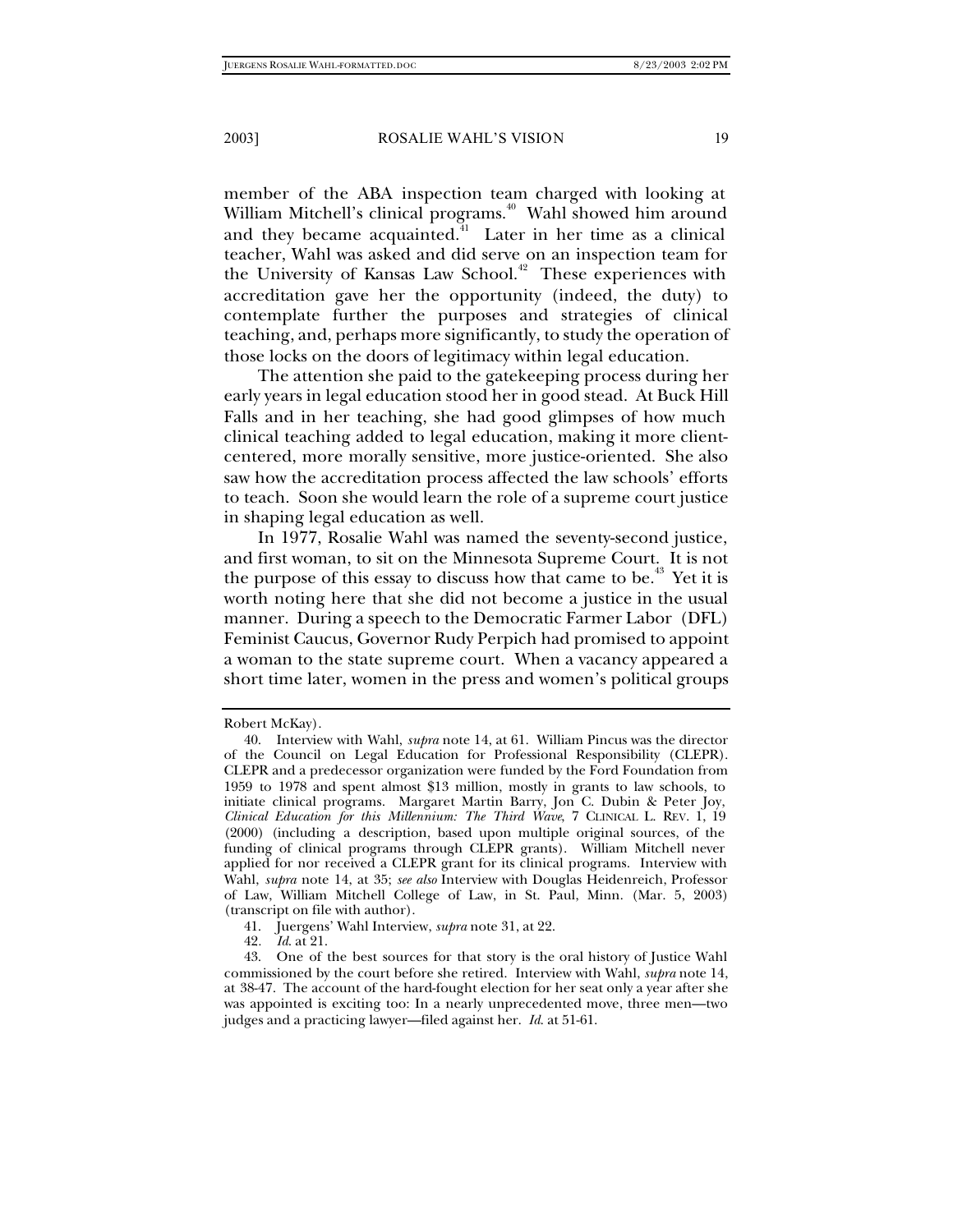were ready to hold him accountable publicly to that promise.<sup>44</sup> Rosalie Wahl's name was on lists submitted to the governor by Minnesota Women Lawyers, the DFL Feminist Caucus, and the Minnesota Women's Political Caucus.45 The Governor chose Wahl, and she did not forget how she got there: "This opportunity [to serve on the court] opened up because the women of Minnesota had become sufficiently organized and sufficiently powerful to say to a governor, 'Seven-zip won't do it."<sup>46</sup>

#### III. OPENING THE GATE FOR THE TEACHING OF PROFESSIONAL SKILLS: SECTION CHAIR, THE ALBUQUERQUE SKILLS CONFERENCE, THE MACCRATE TASK FORCE, AND THE WAHL **COMMISSION**

#### *A. The ABA Section of Legal Education and Admissions to the Bar*

As an associate justice on the Minnesota Supreme Court, Wahl soon took on the job of liaison to the board of bar examiners. She was interested in bar admissions because of "the whole process of who gets into the bar and how diverse is your bar and what are your processes and are they fair."<sup>47</sup> Asked by the chief justice whether she would be a good liaison, one of her colleagues noted that he "liked the way she rolls with the punches."<sup>48</sup>

Her involvement with admissions to the bar, and, according to Wahl, her position as a former clinical professor and a woman, led to an invitation to become a member of the ABA Section of Legal Education and Admissions to the Bar (the Section).<sup>49</sup> The Section balanced its membership of legal academics with that of practitioners and, because they are the gatekeepers of law licenses, judges. When Wahl agreed to serve, Chair Sandy D'Alemberte appointed her to the section's Accreditation Committee, which oversees compliance with the ABA Standards for Approval of Law

<sup>44</sup>*. Id*. at 39.

<sup>45.</sup> CAREER OF WAHL, *supra* note 7 (unpaginated).

<sup>46.</sup> Hon. Rosalie E. Wahl, *Some Reflections on Women and the Judiciary*, 4 LAW & INEQ. 153, 156 (1986).

<sup>47.</sup> Interview with Wahl, *supra* note 14, at 62.

<sup>48</sup>*. Id.* (Wahl quoting Justice Fallon Kelly).

<sup>49.</sup> CAREER OF WAHL, *supra* note 7 (unpaginated). Wahl was always gracious about acknowledging the diversity factors that contributed to her accomplishments, and typically underplayed her own sharp intelligence and tireless labor. *Id*.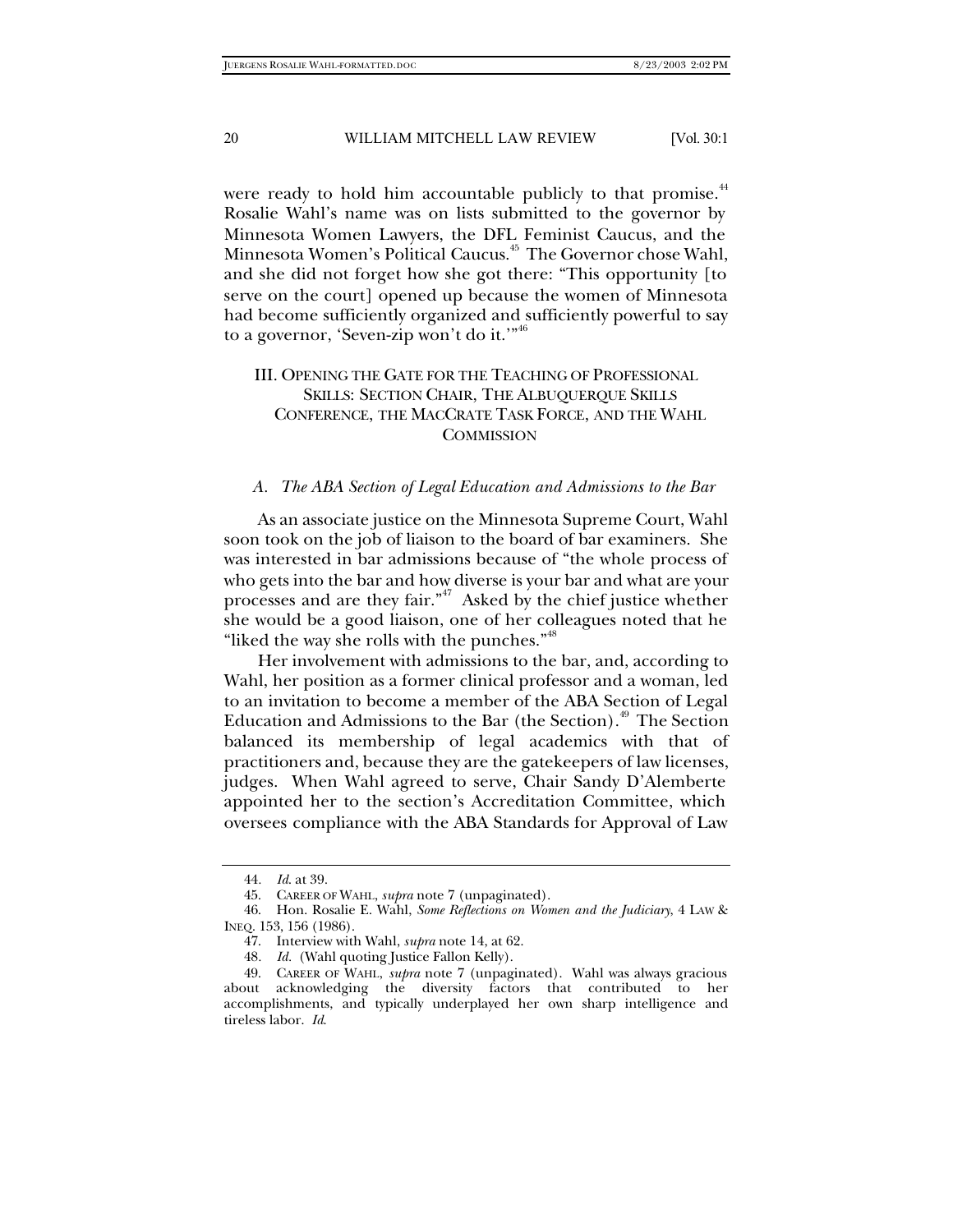Schools (ABA Standards).<sup>50</sup>

Accreditation mattered to Wahl because Minnesota and many other states require that applicants for the bar be graduates of an accredited law school.<sup>51</sup> She understood that law school She understood that law school accreditation was another place where values were expressed, where doors opened and closed, within the legal system. The next year, Wahl became chair of the Accreditation Committee, the first woman ever to be so.<sup>52</sup> This was a stepping-stone to becoming a member of the council that governed the Section, and, in 1987, its chair. Again, she was the first woman chair of the Section of Legal Education and Admissions to the Bar, the oldest section of the ABA.<sup>53</sup> After years of flying around the country for committee meetings, Wahl earned a position from which to call for special meetings, from which to accomplish special tasks.

#### *B. The ABA's National Conference on Professional Skills and Legal Education, Albuquerque, New Mexico*

In the spring of 1987, when Wahl was chair-elect of the Section, she and the ABA's Consultant on Legal Education, James White, called on Professor Roy Stuckey, chair of the Section's Skills Training Committee, to put together a conference on clinical education to be held that fall. $54$  Despite his incredulity that a conference could be planned in so short a time, Wahl convinced Stuckey to take this on. Stuckey worked with Kathleen Grove, an assistant consultant on legal education to the ABA, and put together a conference according to Wahl's request. Its purpose was "to provide a forum for law schools to share detailed information about their professional skills programs and for faculty members and members of the Bar to develop an understanding of current

<sup>50.</sup> Juergens' Wahl Interview, *supra* note 31, at 22; *see also supra* note 38 (describing the role of the ABA in the accreditation of law schools).

<sup>51.</sup> Interview with Wahl, *supra* note 14, at 61-62.

<sup>52.</sup> Juergens' Wahl Interview, *supra* note 31 at 23. In fact, when she joined in 1982, Wahl was one of the first women members of the Accreditation Committee; the other was a law librarian—the majority of librarians then were women. *Id*.

<sup>53.</sup> BOYD, *supra* note 9, at 4, 11, 137-38. The chair of the Section is also chair of the council. The Section was formed in 1893, but was preceded by the Standing Committee on Legal Education and Admission to the Bar, formed along with the ABA in 1878. *Id.*

<sup>54.</sup> Telephone Interview with Roy Stuckey, *supra* note 9. James White became Consultant to the Section of Legal Education and Admissions to the Bar in 1974. BOYD, *supra* note 9, at 138.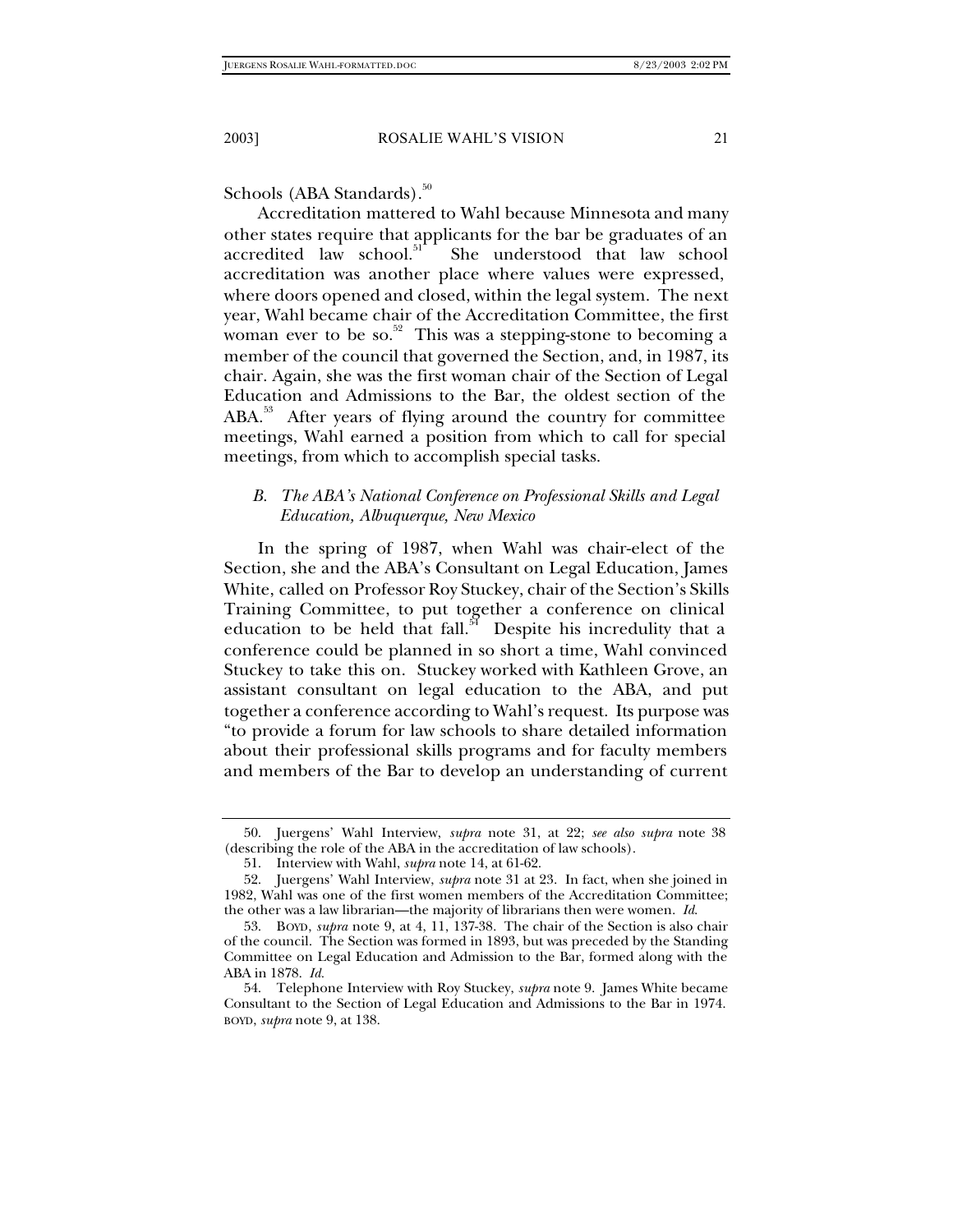trends and evolving norms in professional skills education."<sup>55</sup>

Half of American law schools sent representatives, most of them involved in clinical and skills teaching. One-third of the attendees were women, an unusually high quotient for law school conferences. According to Wahl, this occurred because clinics were where women were allowed a foothold in law schools.<sup>56</sup> Care was taken to solicit the presence of ABA President Robert MacCrate, several former presidents of the ABA, four former chairs of the Section, and other ranking members of the bar who had been involved in legal education.<sup>57</sup> They assembled in October, 1987, at the University of New Mexico Law School in Albuquerque.

Wahl opened the conference. Her speech was inspiring and set the tone.<sup>58</sup> It also foreshadowed her charge to the MacCrate Task Force:

The issue then is not whether the law schools should go on teaching legal analysis, or conducting skills training, but which legal analysis and skills the law schools should teach and how much of each. Have we really tried in law schools self studies to determine what skills, what attitudes, what character traits, what quality of mind are required of lawyers?

She went on to ask why so few schools required any clinical training before graduation, and why the ABA Standards obligated schools to "offer" instruction in professional skills, rather than require it for all graduates. Though Standard 302(a)(iii) did mandate that law schools offer "adequate training in professional

<sup>55.</sup> Roy Stuckey & Kathleen Grove, Foreword, *in Albuquerque Symposium, supra*  note 10, at 1.

<sup>56.</sup> BOYD, *supra* note 9, at 122.

<sup>57.</sup> Hon. Rosalie Wahl, *Building the Educational Continuum*, *in* THE MACCRATE REPORT: BUILDING THE EDUCATIONAL CONTINUUM 79 (Joan S. Howland & William H. Lindberg eds., 1994) [hereinafter MACCRATE CONFERENCE PROCEEDINGS]; AGENDA, *in Albuquerque Symposium*, *supra* note 10, at 3-4 (naming many conference participants).

<sup>58</sup>*. See, e.g*., Symposium, Daniel Greenberg, *Reflections on the New Mexico Conference: What Would You Have Said Before You Came to Law School*, 19 N. M. L.REV. 171 (1989) (praising Wahl's invocation and upbraiding those who focused on skills instruction without a similar accompanying message of values and justice); *Albuquerque Symposium*, *supra* note 10, at 104-05 (concluding remarks by Robert McKay).

<sup>59</sup>*. Albuquerque Symposium, supra* note 10, at 7 (opening remarks by Wahl). Robert MacCrate quoted this portion of her speech and called it "the predicate" of the MacCrate Report. Robert MacCrate, *The Last Word on a New Beginning, in*  MACCRATE CONFERENCE PROCEEDINGS, *supra* note 57, at 145.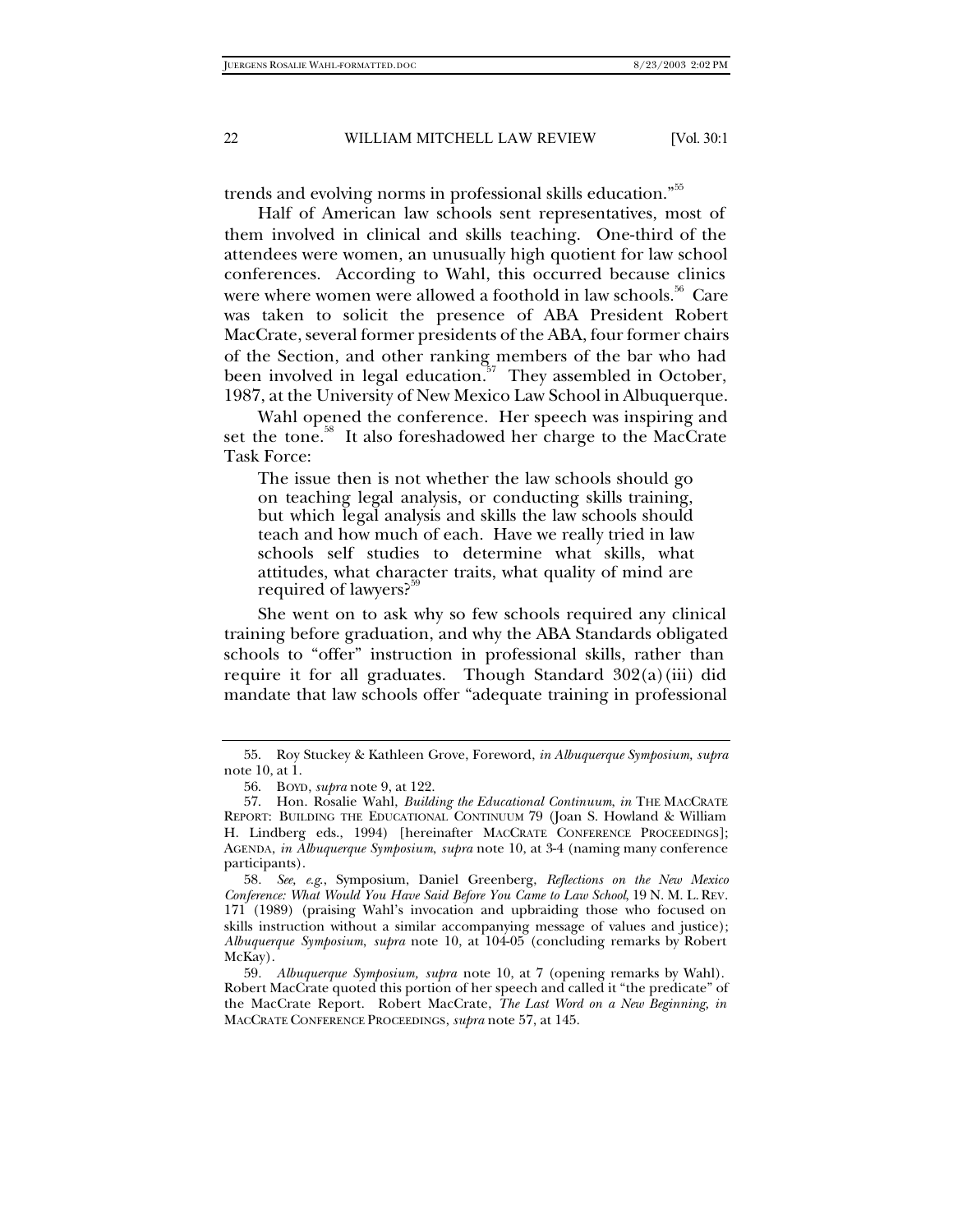skills," there was no clear definition of what constituted "adequate" skills training.<sup>60</sup> "We're not doing enough," she urged. "We have to work together, you in the law schools, we in the courts and in the Bar, and continue to push [for recognition of] the importance of clinical programs to the profession and to the public."<sup>61</sup>

Finally, Wahl moved to a topic that she had raised before, $62$ although this time she was addressing an elite and focused group of 200 leaders in legal education and the bar. Echoing her plea that they recognize the importance of clinics and skills instruction, she next implored them to integrate matters of the heart alongside matters of the intellect in law school and practice. She quoted a newspaper piece, *The Heart of the Law Is the Heart of the Lawyer,* written by Curtis Berger in 1976:

Legal education is an intensely cerebral pursuit. Inside the classroom, students listen as we dissect court opinions, ridicule fuzzy-headed thinking, stifle passions as unprofessional. We praise our students by telling them they "think like a lawyer," an ability requiring a wholly analytical matrix for dealing with problems . . . . Students soon conclude that if we—and society—are to judge them highly, they must prove themselves with their heads.

I believe that the head is attached to the heart—not only biologically—and that it is the pulsating heart of the professional man or woman that legal education has avoided.

I do not assert that legal education makes our graduates evil, but I do believe that legal education makes our graduates less feeling, less caring, less sensitive to the needs of others, less tolerant of the frailties of their fellow creatures, even less alarmed about the injustices of our society, than they were when they entered law school.

What concerns me is the mind-set and the heart-set into which we mold our students: that it is better to be smart than passionate, that people who feel too deeply tend not to think too clearly, that a fine intellect can rationalize any position or state of affairs, no matter how outrageous or indecent or unjust.

<sup>60</sup>*. Albuquerque Symposium, supra* note 10, at 8 (opening remarks by Wahl). 61*. Id*.

<sup>62</sup>*. See* Rosalie Wahl, Commencement Address at William Mitchell College of Law (May 21, 1978), *reprinted in* CAREER OF WAHL, *supra* note 7 (unpaginated).

<sup>63</sup>*. Albuquerque Symposium, supra* note 10, at 9 (opening remarks by Wahl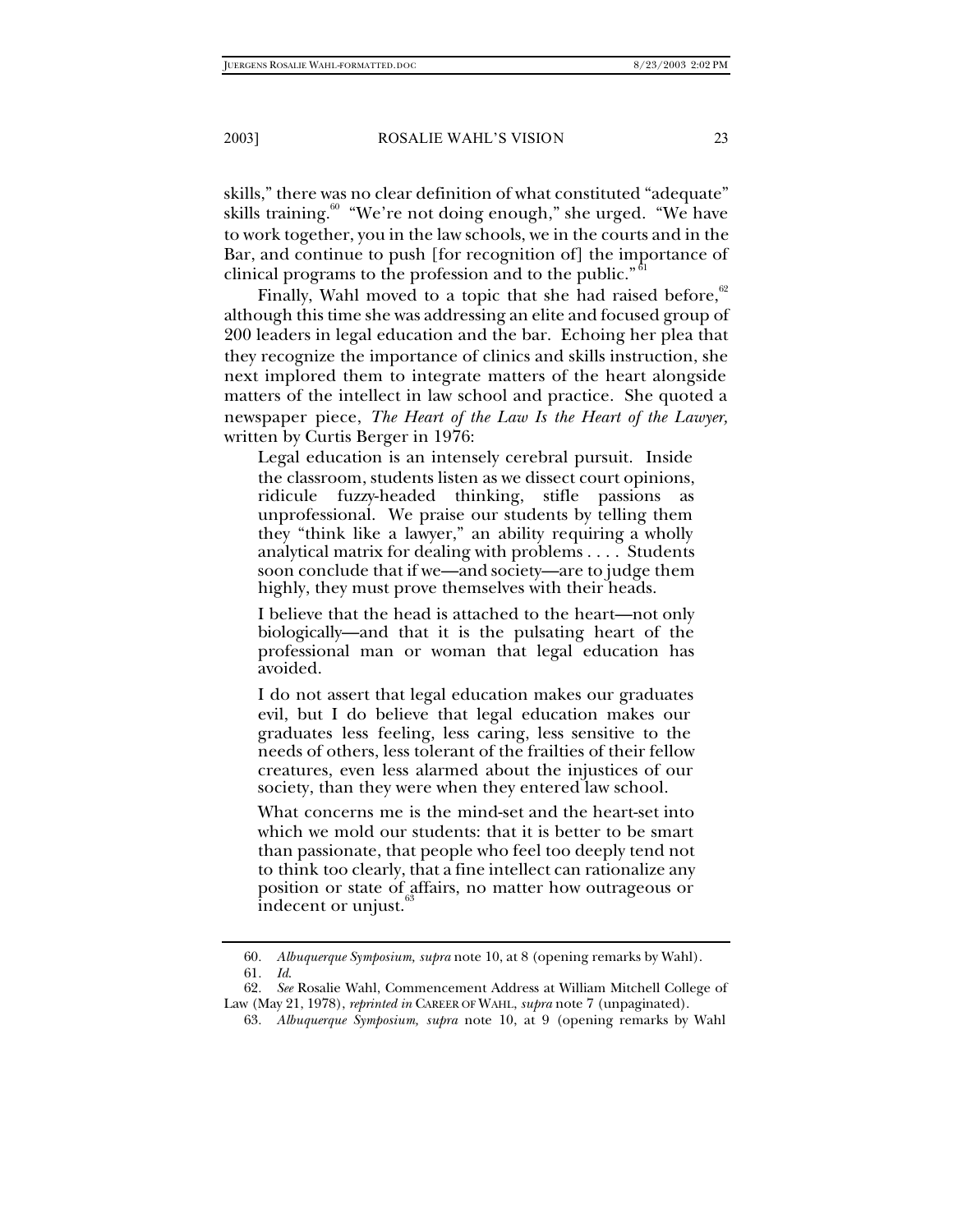Wahl wanted to stem what Berger saw happening in the law schools. She wanted to think about how to train lawyers "to start making moral judgments and to stop turning their backs on complex situations."64 Clinical education, instruction in skills and ethics alongside values such as justice, fairness, and morality, offered a possible way through that door.

The conference lasted four days. Participants referred to it for years.<sup>65</sup>

#### *C. The MacCrate Task Force on Law Schools and the Profession: Narrowing the Gap*

After the exciting gathering in Albuquerque, Wahl found herself thinking that more was needed.<sup>66</sup> She noticed several things at the conference: teachers were exploring a great variety of skills teaching, but there was no consensus on what skills should be taught to law students; and—an example of her trademark willingness to listen to information from the emotional realm many of the clinic and skills teachers there were upset and frustrated because their work was treated as second-class by the law schools. $67$  It all added up to professional skills not being given enough emphasis.<sup>68</sup> What could be done?

Wahl wanted to gain the support for clinicians' work that it deserved.<sup>69</sup> Somehow, clinical teaching needed to be unified with classroom legal education; heart and moral sense unified with the cerebral law enterprise. She was wise enough to understand that this would require a consensus, or at least a common model "about

quoting Curtis Berger, N. Y. TIMES, July 6, 1976).

<sup>64</sup>*. Albuquerque Symposium, supra* note 10, at 9 (opening remarks by Wahl).

<sup>65</sup>*. See, e.g.*, Rosalie Wahl, *Building the Educational Continuum*, *in* MACCRATE CONFERENCE PROCEEDINGS, *supra* note 57, at 79; Michael Norwood, *Scenes from the Continuum: Sustaining the MacCrate Report's Vision of Law School Education Into the Twenty-First Century*, 30 WAKE FOREST L. REV. 293, 294 (1995); Robert MacCrate, *The Last Word on a New Beginning*, *in* MACCRATE CONFERENCE PROCEEDINGS, *supra* note 57, at 145.

<sup>66.</sup> Interview with Wahl, *supra* note 14, at 63-64; Juergens' Wahl Interview, *supra* note 31, at 25; Wahl, *All the World's a [Page]*, *supra* note 13, at 72.

<sup>67.</sup> Juergens' Wahl Interview, *supra* note 31, at 25; Interview with Wahl, *supra* note 14, at 64; Wahl, *Building the Education Continuum*, *in* MACCRATE CONFERENCE PROCEEDINGS, *supra* note 57, at 80; *see also* Telephone Interview with Roy Stuckey, *supra* note 9.

<sup>68.</sup> Telephone Interview with Roy Stuckey, *supra* note 9.

<sup>69.</sup> Interview with Wahl, *supra* note 14, at 64; Juergens' Wahl Interview, *supra* note 31, at 25.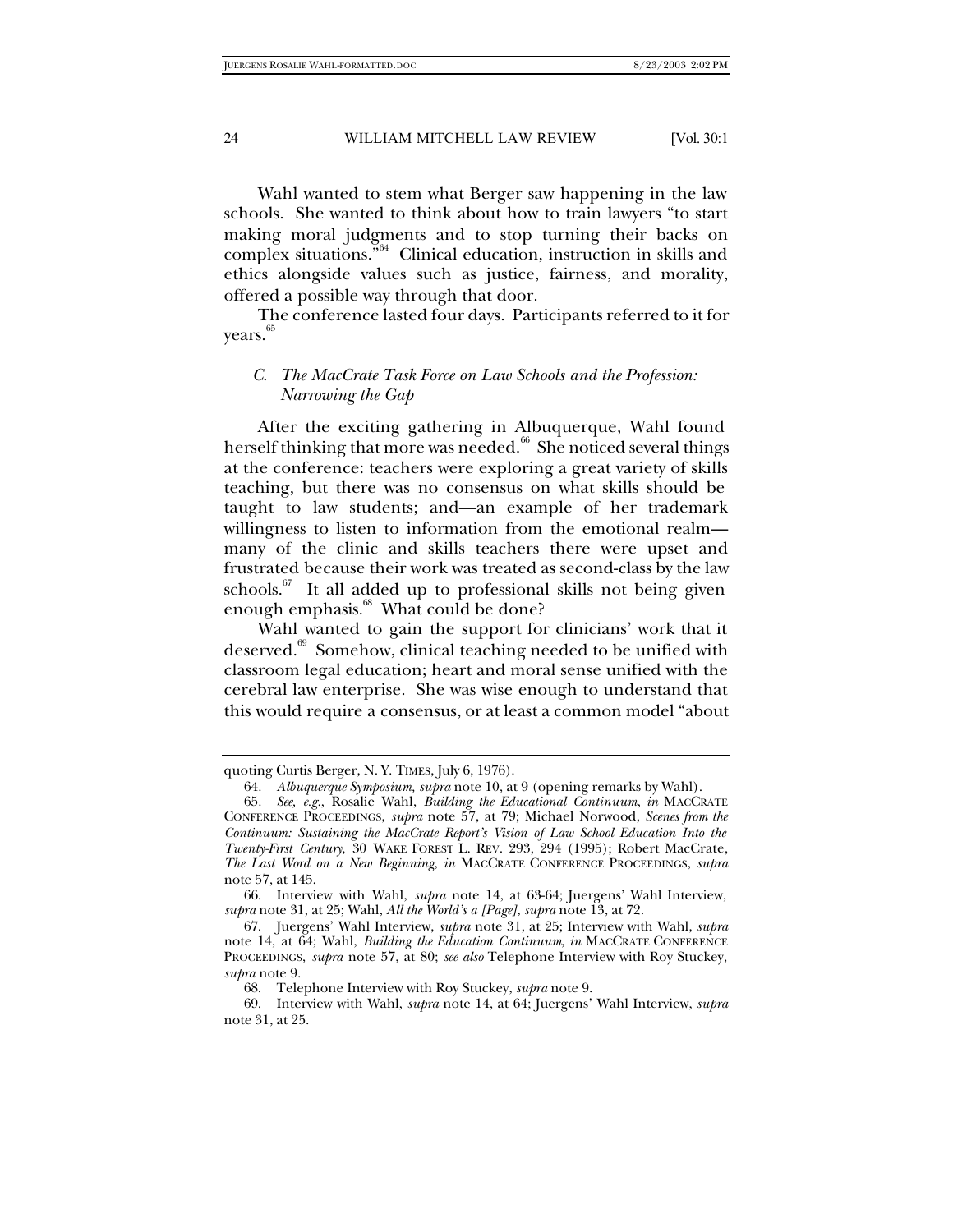what a lawyer should be and do and who had the responsibility for training that lawyer to do that."70 And she knew that a one-time conference was not enough.

Again, with the support of Consultant Jim White, Wahl turned to Roy Stuckey and asked him to draft a proposal to create a task force. $\frac{7}{1}$  The proposal pledged to build on five previous studies by the ABA that were related to professional skills.<sup>12</sup> Stuckey and Wahl laid out seven proposed objectives:

1) to survey professional skills instruction programs and document the current status of professional skills instruction in American legal education.

The timing closely coincides with the twentieth anniversary of the funding of CLEPR by the Ford Foundation to stimulate the growth of clinical education in American law schools.

2) to more specifically define the meaning of Standard  $302(a)(iii)$ : "law schools shall provide [adequate] instruction in professional skills  $\dots$ 

3) to describe in detail some models of all forms of experiential learning which are designed to enhance professional skills instruction, including simulation courses, other skills courses, and in-house and field placement clinics.

4) to address the question of when and how students should obtain supervised live-client practice experience.

*The client has been the missing element in legal education, and it may be the most critical ingredient in law students' understanding of law practice and professionalism. The Task Force should consider whether it is time to require supervised live-*

<sup>70.</sup> Juergens' Wahl Interview, *supra* note 31, at 27.

<sup>71.</sup> Telephone Interview with Roy Stuckey, *supra* note 9.

<sup>72</sup>*. See* ROY STUCKEY, PROPOSAL TO CREATE A TASK FORCE OF THE ABA SECTION OF LEGAL EDUCATION AND ADMISSIONS TO THE BAR (1988) (copy on file with author). See five previous studies at THE REPORT AND RECOMMENDATIONS OF THE TASK FORCE ON LAWYER COMPETENCY: THE ROLE OF THE LAW SCHOOLS OF THE ABA SECTION OF LEGAL EDUCATION AND ADMISSIONS TO THE BAR (1979); THE REPORT AND RECOMMENDATIONS OF THE SPECIAL ABA COMMITTEE FOR A STUDY OF LEGAL EDUCATION, LAW SCHOOLS AND PROFESSIONAL EDUCATION (1980); THE REPORT AND RECOMMENDATIONS OF THE ABA TASK FORCE ON PROFESSIONAL COMPETENCE (1983); ABA COMMISSION ON PROFESSIONALISM, "... IN THE SPIRIT OF PUBLIC SERVICE": A BLUEPRINT FOR THE REKINDLING OF LAWYER PROFESSIONALISM (1986); REPORT OF THE COUNCIL OF THE ABA SECTION OF LEGAL EDUCATION AND ADMISSIONS TO THE BAR, LONG-RANGE PLANNING FOR LEGAL EDUCATION IN THE UNITED STATES (1987).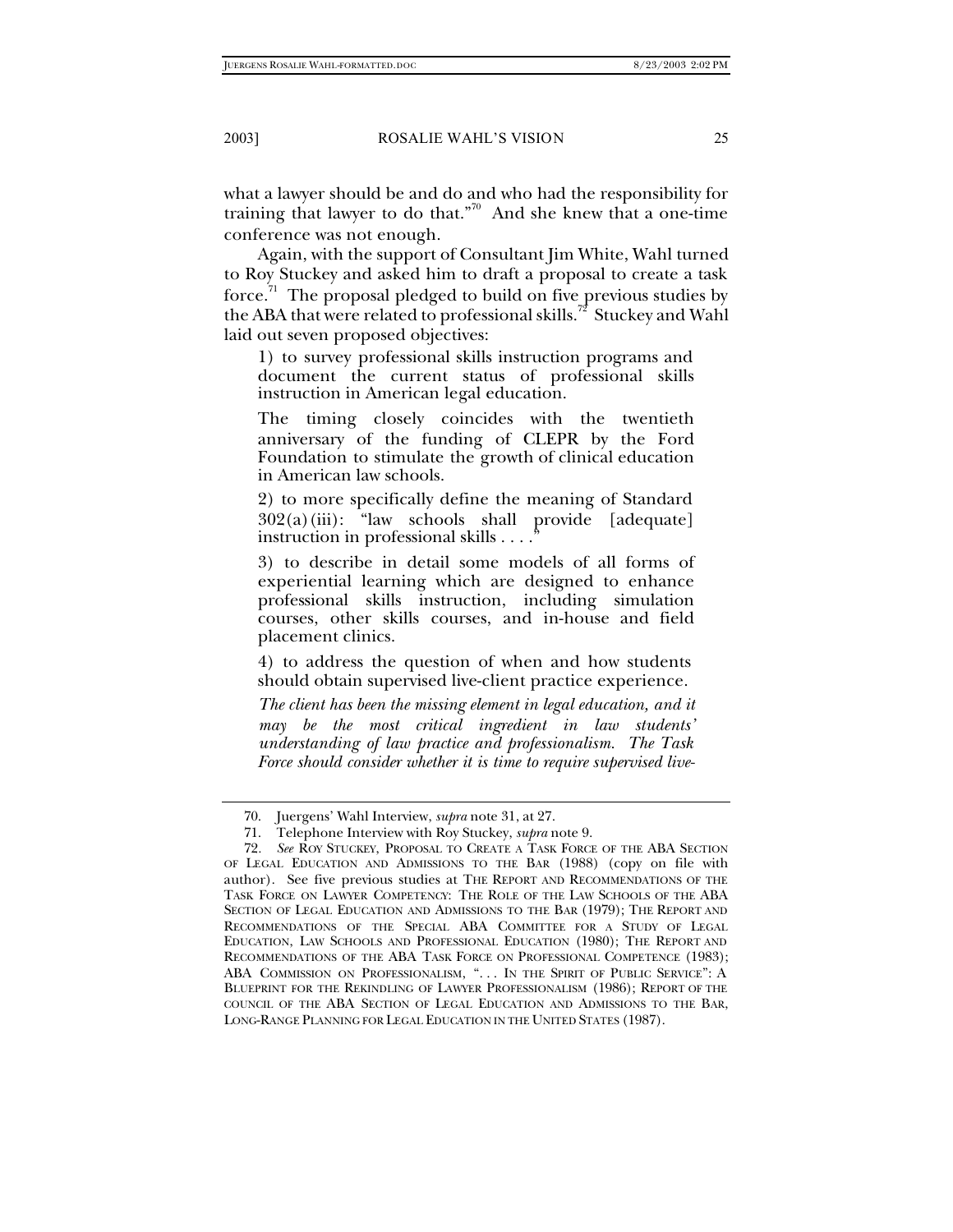*client practice experience before licensing new lawyers for general practice, whether through law school programs or through post graduate programs.*

5) to explore how law schools can more effectively involve practicing attorneys and judges in professional skills instruction . . . .

6) to create an agenda for accomplishing any changes in legal education which are recommended in the Final Report . . . .

7) to assess the needs of law schools for facilities and the other resources they will need to accomplish the agenda described above ....

They used this proposal to convince Robert MacCrate to chair the task force. Wahl wrote him: "The stage is set for fundamental changes in law school instruction. All that's missing is clear guidance and motivation. This project can provide it."<sup>74</sup> They then persuaded the ABA to approve the creation of the task force. Once that was accomplished, Wahl handpicked every member of the task force, with an eye for heft and balance, and recruited them.<sup>75</sup> Though she conceived the task force,<sup>76</sup> was a member of it, and active in a crucial subcommittee, with typical humility she said that she considered her "greatest contribution" to its work to be "getting a lot of really good people on it," including MacCrate to  $lead.$ 

<sup>73.</sup> STUCKEY, *supra* note 72 (emphasis added). The proposal stated that it was "drafted by Roy Stuckey at the request of Chairperson Rosalie Wahl." *Id*. It was straightforward—only four pages long.

<sup>74.</sup> Letter from Rosalie Wahl, Associate Justice, Minnesota Supreme Court, to Robert MacCrate (July 12, 1988) (copy provided by Roy Stuckey and on file with author).

<sup>75.</sup> Telephone Interview with Roy Stuckey, *supra* note 9; Interview with Wahl, *supra* note 14, at 64. "The fact that the Report was produced by a combination of highly prestigious practicing lawyers, bar leaders, judges, deans and law teachers is intended to signify to the various constituencies of legal education that their interests were considered, were protected and through deliberation were integrated into a consensus of views that also reflects the public interest." John Elson, *The Regulation of Legal Education: The Potential For Implementing the MacCrate Report's Recommendations for Curricular Reform*, 1 CLINICAL L. REV. 363, 373 (1994).

<sup>76.</sup> MacCrate, *The Last Word*, *in* MACCRATE CONFERENCE PROCEEDINGS, *supra* note 57, at 145 (stating that the task force would not exist "but for the inspiration and initiatives of Justice Rosalie Wahl").

<sup>77.</sup> There were twenty-six members, plus consultants and staff. Bob MacCrate raised much of the money needed to operate the task force. Interview with Wahl, *supra* note 14, at 64.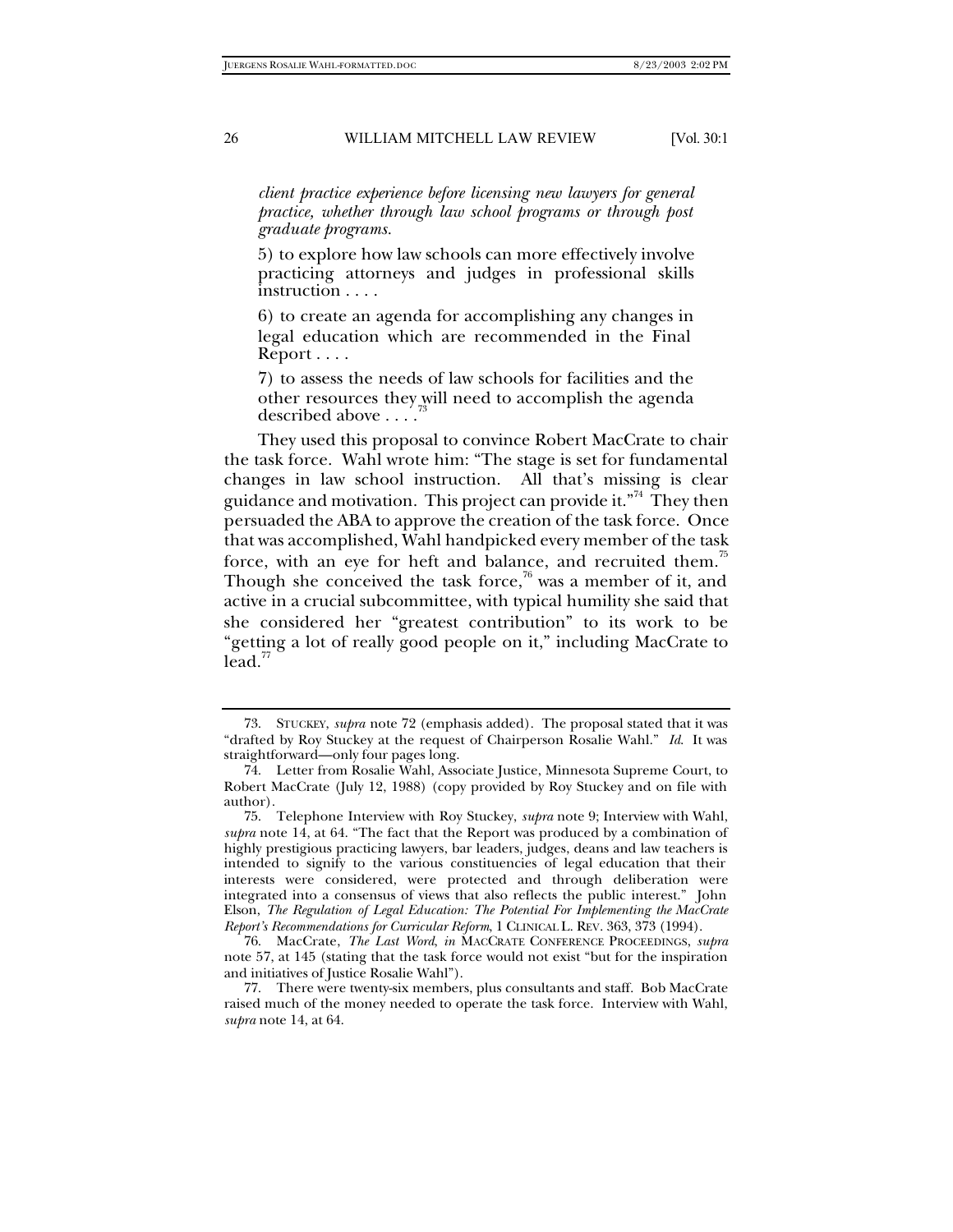The list of seven objectives was distilled to three more general ones as the MacCrate Task Force set to work.<sup>78</sup> It commissioned studies of practice and of law school skills offerings, and held public hearings. It engaged in a serious effort to outline a set of skills and values that every lawyer entering practice should possess. Wahl worked actively on the subcommittee charged with building that comprehensive statement. The twenty-six members and consultants labored for three years, then published a lengthy report in 1992. $\frac{79}{7}$ 

The document triggered a lively discussion as soon as it was completed. Proponents praised its Statement of Fundamental Lawyering Skills and Fundamental Lawyering Values (SSV) as a watershed, and convened meetings to implement the report's recommendations.<sup>80</sup> Skeptics critiqued the contents of the SSV, and expressed concerns that ranged from its recommendations being impossibly expensive to worries that the report would be used to justify supplanting client representation clinics with simulations.<sup>81</sup> The document was used as an organizing tool by

81*. See, e.g.*, John J. Costonis, *The MacCrate Report: Of Loaves, Fishes, and the Future of American Legal Education*, 43 J. LEGAL EDUC. 157 (1993) (criticizing the Report's recommendations as too costly); Beverly Balos, *Conferring On the MacCrate Report: A Clinical Gaze*, 1 CLINICAL L. REV. 349, 351-54 (1994) (expressing concern,

<sup>78</sup>*. See* Norwood, *supra* note 65, at 294.

<sup>79.</sup> MACCRATE REPORT, *supra* note 11 (totaling 414 pages). After describing the legal profession at length, the MacCrate Report analyzes ten fundamental lawyering skills and four fundamental lawyering values. *Id.* at 141-221. The ten fundamental skills are: problem solving, legal analysis and reasoning, legal research, factual investigation, communication, counseling, negotiation, litigation and alternative dispute-resolution procedures, organization and management of legal work, and recognizing and resolving ethical dilemmas. *Id*. at 141-207. The four fundamental lawyering values are: provision of competent representation; striving to promote justice, fairness, and morality; striving to improve the profession; and professional self-development. *Id*. at 207-21. The Report concludes with a total of sixty-four recommendations for law schools, the practicing bar, licensing authorities, continuing legal education providers, and advisers to pre-law students. *Id*. at 325-38.

<sup>80</sup>*. See, e.g.*, Peter Toll Hoffman, *Clinical Scholarship and Skills Training*, 1 CLINICAL L. REV. 93, 98 n.19 (1994) (the SSV is "already [the] most influential catalogu[e] of lawyering skills"); Robert MacCrate, *The Pursuit of Excellence in the Law*, 75 MICH. BAR J. 1012, 1014-15 (1996) (detailing some of the positive responses to the Report, including discussions at conferences and studies of curricula to see if they covered the fundamental skills and values); Norwood, *supra* note 65, at 295 ("The SSV is . . . the Task Force's most important contribution to the advancement of lawyers' professional development."); Peter A. Joy, *The MacCrate Report: Moving Toward the Integrated Learning Experiences*, 1 CLINICAL L. REV. 401 (1994); Ann Juergens, *Using the MacCrate Report to Strengthen Live-Client Clinics*, 1 CLINICAL L. REV. 411, 416 (1994).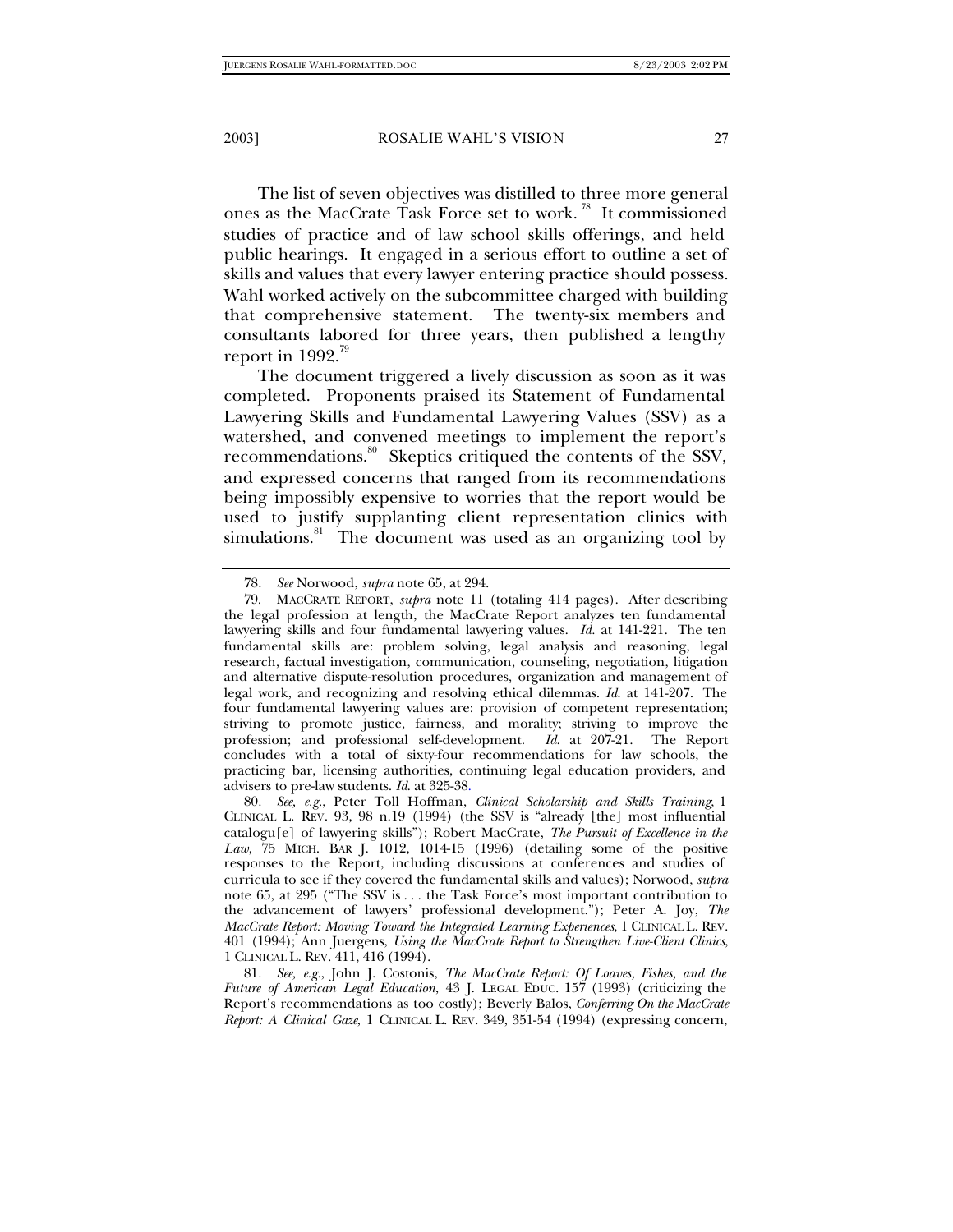clinicians and others who sought to implement its recommendations and integrate skills and values instruction throughout the curriculum. Though it is not as often referenced by name more than a decade after it was produced, the MacCrate Report's influence has continued. The most current appraisal, Russell Engler's article, *The MacCrate Report Turns 10: Assessing Its Impact and Identifying Gaps We Should Seek to Narrow*, gives a thorough and thoughtful account of the ongoing importance of the Report's goals and methodology, particularly lauding its focus on teaching the values of justice, fairness, morality, and the pro bono obligation.<sup>82</sup>

The authors of the MacCrate Report explicitly intended it to be a starting point and a resource for collaborations on how to ensure that lawyers acquire good professional skills and values.<sup>83</sup> There is little doubt that the report constructed a sturdy model around which to conduct that discussion, for it continues today, more than eleven years after the Wahl-selected task force fanned its spark into a flame.<sup>84</sup>

82*. See* Engler, *supra* note 81; *see also* Barry et al., *supra* note 40, at 20, 23-24, 72-73 (recounting the history of clinical legal education and projecting its future, while situating the MacCrate Report within that history and future).

based on law school deans' speeches at MacCrate conference, that the academy would implement the Report using the least-expensive means possible, without weighing the educational content and merit of those means); Carrie Menkel-Meadow, *Narrowing the Gap By Narrowing the Field: What's Missing From the MacCrate Report—Of Skills, Legal Science and Being a Human Being*, 69 WASH. L. REV. 593 (1994) (criticizing the report); Russell Engler, *The MacCrate Report Turns 10: Assessing Its Impact and Identifying Gaps We Should Seek to Narrow*, 8 CLINICAL L. REV. 109, 117-20 (including an overview of criticisms of the Report).

<sup>83.</sup> Recommendation A.2 states: "The Statement of Skills and Values should be viewed as a work in process and the initial formulation of the Statement should be discussed, critically analyzed and progressively refined ...." MACCRATE REPORT, *supra* note 11, at 327; Juergens' Wahl Interview, *supra* note 31, at 27-28 ("[The MacCrate Report] started a real dialogue."); *see also* Curtis J. Berger, *Teaching "S & V" Beyond the Live Client Clinic: We Can Do Far More without Spending Far More*, *in* MACCRATE CONFERENCE PROCEEDINGS, *supra* note 54, at 69 ("The second feature of the Report that makes it a living document is its call for a continuing dialogue . . . . Unlike most Reports, [the MacCrate Report] is intended as the opening conversational sally rather than as the portentous last word.").

<sup>84</sup>*. See* sources cited *supra* notes 78-81; *see also* J.P. Ogilvy & Karen Czapanskiy, *Clinical Legal Education: An Annotated Bibliography*, Special Issue No. 1 CLINICAL L. REV. 1, 31-47 (Spring 2001) (listing articles on the topics of Lawyering Skills using the MacCrate taxonomy, and Professional Responsibility); John B. Mitchell et al., *And Then Suddenly Seattle University Was on Its Way to a Parallel, Integrative Curriculum*, 2 CLINICAL L. REV. 1 (1995); Roy Stuckey, *Education for the Practice of Law*: *The Times They Are A-Changin'*, 75 NEB. L. REV. 648 (1996).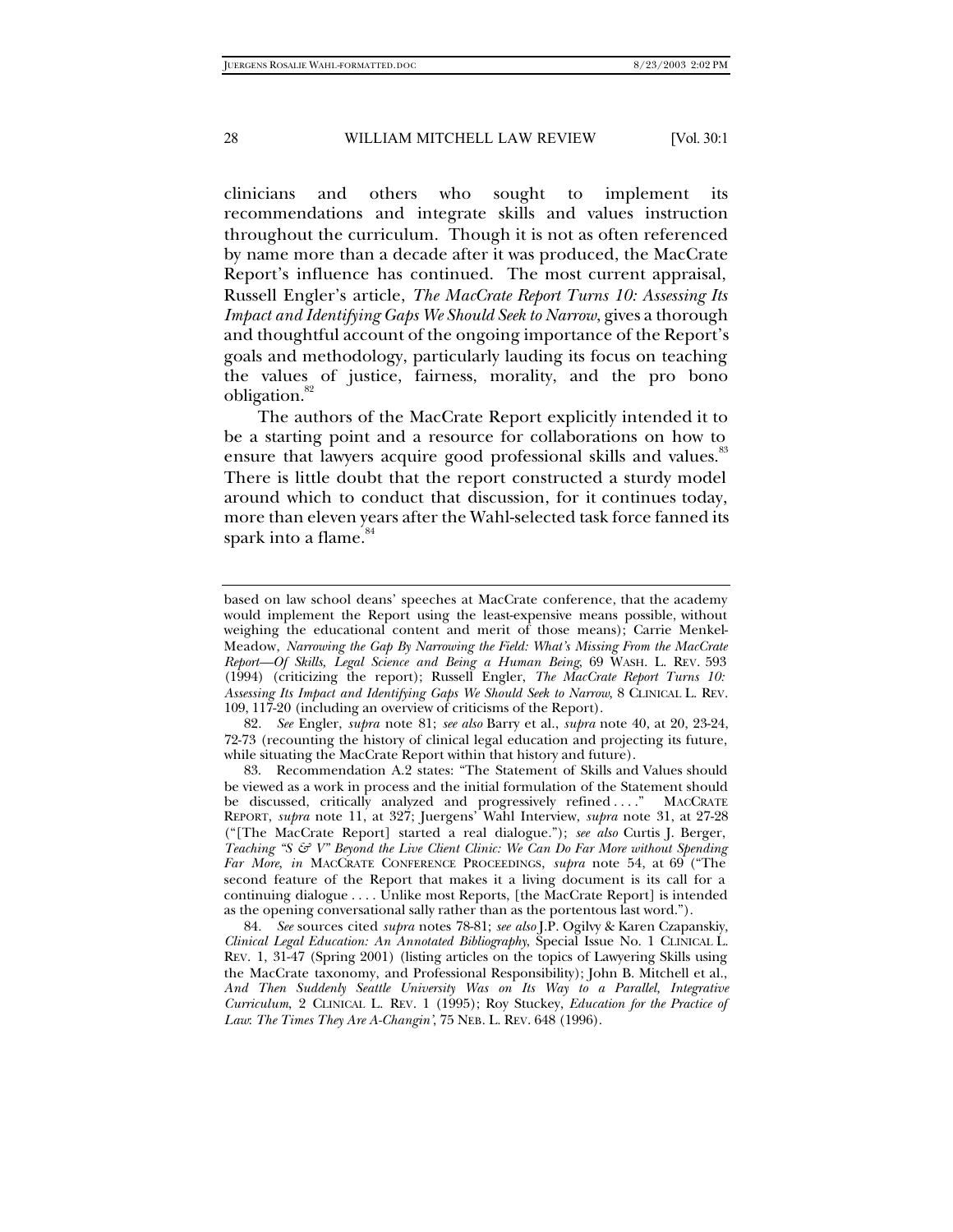Wahl's gift to legal education—with the birthing of the MacCrate Task Force—was her conviction that every lawyer should have instruction in professional skills, broadly interpreted. The MacCrate Report's articulation of a set of fundamental *values* also advanced the idea—so strong in clinics—that lawyers do not exercise their skills in a moral or social or economic vacuum.

Finally, Wahl's task force built upon a theme that underpins the very concept of clinical legal education—that every lawyer must learn to learn from experience. $85$  This became the MacCrate Report's organizing idea that the education of lawyers continues over a lifetime. One of the SSV's four fundamental values of the profession was "professional self-development," which includes "making use of the process of reflecting upon and learning from experience."<sup>86</sup>

To further cultivate the idea that each lawyer must learn from experience, the MacCrate Report recommended that the bar and academy establish a new "American Institute for the Practice of Law."<sup>87</sup> Though that institute has not yet come into existence, one of its proposed activities has gone forward without the benefit of a formal institute: "Fostering research and development to enhance the profession's understanding of lawyering skills and professional values and the means and methods by which lawyers learn."<sup>88</sup> A swelling of scholarship by clinical teachers in the wake of the MacCrate Report has begun to fulfill that portion of the unrealized institute's mission, and promises to continue to do so as the academy slowly becomes more supportive of clinical scholarship.<sup>89</sup>

87. MACCRATE REPORT, *supra* note 11, at 337-38 (setting out Recommendations F.1 through F.5).

88*. Id*. (setting out Recommendation F.4).

<sup>85</sup>*. See, e.g.*, Kenneth R. Kreiling, *Clinical Education and Lawyer Competency: The Process of Learning to Learn from Experience Through Properly Structured Clinical Supervision*, 40 MD. L. REV. 284 (1981).

<sup>86.</sup> MACCRATE REPORT, *supra* note 11, at 218. The Report's discussion of the "professional self-development" value cites, *inter alia*, Anthony Amsterdam, *Clinical Legal Education—A 21st Century Perspective*, 34 J. LEGAL EDUC. 612, 616 (1984). *Id*. at 220.

<sup>89</sup>*. See* Engler, *supra* note 81, at 117, 144 (referencing clinicians' scholarship on these topics post-MacCrate); *cf.* Ogilvy & Czapanskiy, *supra* note 81 *passim* (providing further evidence that scholarship on the means and methods by which lawyers learn increased after MacCrate). While one cannot imply a simple causeand-effect relationship between MacCrate and the increase in clinical scholarship, one must acknowledge that the Report and its SSV have inspired much scholarly discussion. More empirical research is needed on "the means and methods by which lawyers learn." *See* Stuckey, *supra* note 84, at 680 n.113 (highlighting "...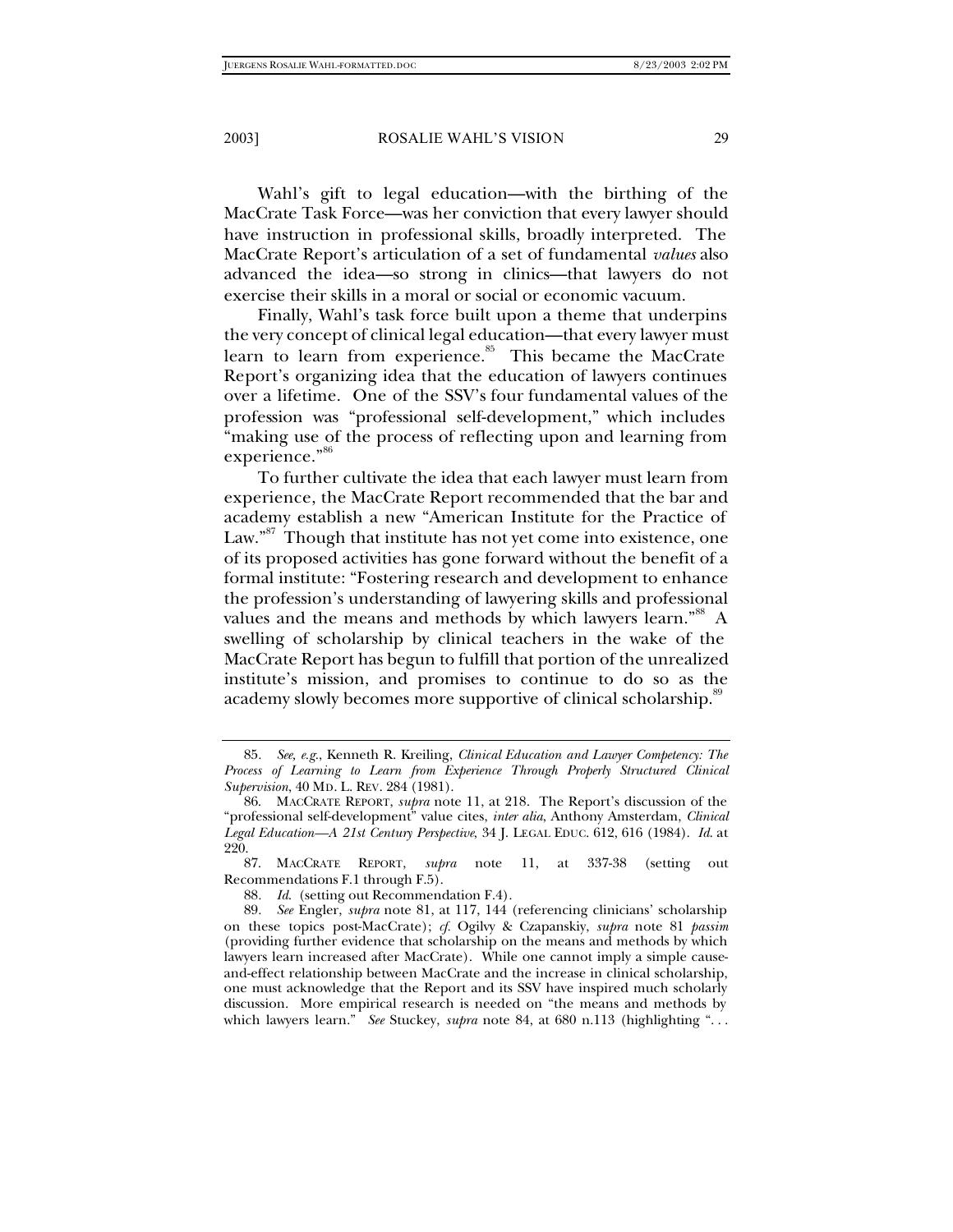#### *D. The Wahl Commission to Review the Substance and Process of the ABA's Accreditation of American Law Schools*

Wahl officially called the Albuquerque conference, commissioned the MacCrate Report, asked good people to accomplish both, helped with the efforts, and gave thanks and credit to others for the results. Then, shortly before she retired from the Minnesota Supreme Court, she accepted a request from the Section that she guide and chair a study of a sensitive subject the involvement of the ABA in law school accreditation and the standards it applied during accreditation. $90$ 

One of the issues for study was the MacCrate Report's recommendation that several of the ABA Standards be altered. The MacCrate Report wanted the standards to clarify the "interaction" between core subjects and skills instruction, and to add language requiring that law schools prepare their graduates not only to qualify for admission to the bar, as the then-current standard stated, but also "to participate effectively in the legal profession."91

The MacCrate Report's recommendation that law schools be obliged to prepare students for the practice of law (and not merely to pass the bar) was adopted into the ABA Standards in  $1993$ .<sup>92</sup> But further recommendations of the MacCrate Report for changes in the ABA Standards were met with recalcitrance by the Section, even in the face of pressure from the ABA to adopt those recommendations.<sup>93</sup> It was then that Wahl rolled up her sleeves

91. MACCRATE REPORT, *supra* note 11, at 330-31 (setting out Recommendations C.2, C.4, and C. $\hat{7}$ ).

92. WAHL COMMISSION REPORT, *supra* note 12, at 9; *cf.* Stuckey, *supra* note 84, at 655-58 & nn.41-45 (describing the impact of the MacCrate Report and its specific effect on the accreditation standards).

93. Telephone Interview with Roy Stuckey, *supra* note 9; Stuckey, *supra* note 84, at 656 nn.41-43 ("The Section ... did not rush to support the

the ability of an in-house clinic to produce a reasonably controlled environment for the collection of data and the study of theories about law practice. . . [and that] the use of the clinic as a laboratory for the study of law practice will increase in the future").

<sup>90.</sup> WAHL COMMISSION REPORT, *supra* note 12, at 2-3 (including the following specific areas for Commission review: the designation of the Council as the entity to administer the accreditation process; content of the standards for approval; structure and process by which accreditation is administered; costs and financing of the accreditation process; and implications of the recent Department of Education regulations relating to accreditation agencies, particularly those relating to agency independence, financing, and consumer notification and protection).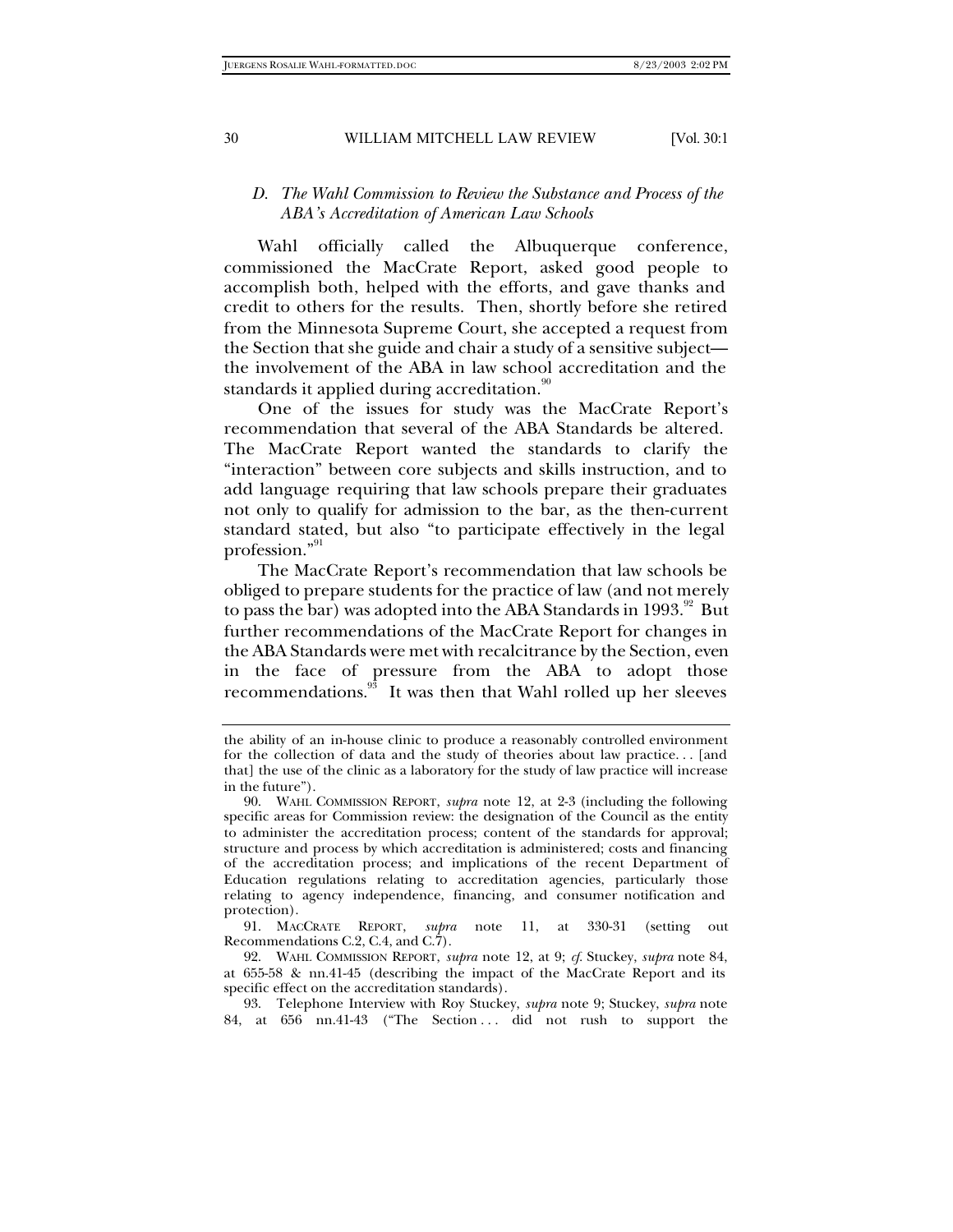again and accepted the charge of the Commission to Review the Substance and Process of the ABA's Accreditation of American Law Schools.

After a year's study, the Wahl Commission called for amendments to the ABA Standards that would implement the spirit of the MacCrate Report's recommendations.<sup>94</sup> The urged changes cover a lot of ground (as they also responded to antitrust and Department of Education concerns); the proposal pertaining to clinical education, skills, and values education may be summarized as follows:

• All law graduates should understand that "law is a public" profession requiring the performance of *pro bono publico* legal services";<sup>95</sup>

• The program of education must offer *all* students instruction in professional skills, just as all students must be offered instruction in "core" subjects and at least one rigorous legal writing experience;

• When law schools conduct their self-studies for accreditation, they should be required to show how the school is seeking to accomplish the goal of preparing students to participate effectively in the legal profession and to deal with both current and anticipated legal problems;<sup>97</sup>

• The ABA Standard requiring that law schools offer all students instruction in professional skills should be interpreted as including any (but not necessarily all) of the skills articulated in the SSV, and those skills should be set forth in a formal interpretation

recommendations . . . . The creation of the Wahl Commission was a preemptive action taken to head off threats that the ABA would establish its own commission to consider the MacCrate Report and to look into the accreditation standards and process."). *See also* Michael Ariens, *Law School Branding and the Future of Legal Education*, 34 ST. MARY'S L.J. 301, 316-17 (2003) (relating how the ABA agreed to create the special commission under pressure from the Justice Department); Elson, *supra* note 75, at 374-76 (discussing the battle between the ABA's House of Delegates, led by representatives from local bar associations, and the Council of the ABA Section of Legal Education and Admissions to the Bar and the Association of American Law Schools (AALS) over implementing the MacCrate recommendations); James P. White, *Commentary: State Supreme Courts as Regulators of the Profession*, 72 NOTRE DAME L. REV. 1155, 1163 (1997) (describing how the Wahl Commission was formed to respond to concerns of the Department of Education).

<sup>94.</sup> WAHLCOMMISSION REPORT, *supra* note 12, at 18-29.

<sup>95</sup>*. Id*. at 20.

<sup>96</sup>*. Id.*

<sup>97</sup>*. Id*. at 22.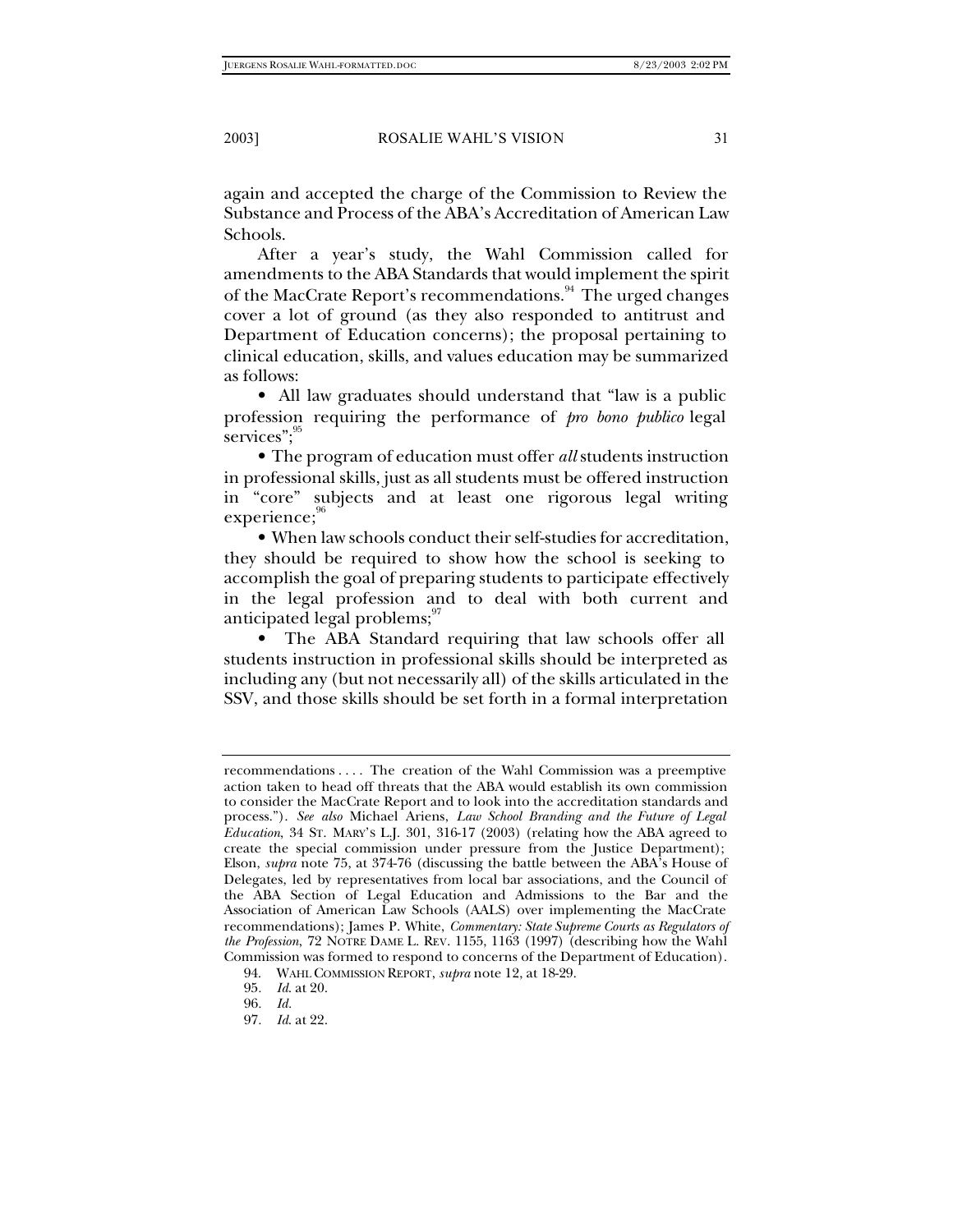of the Standard.<sup>98</sup>

Within about a year from when these recommendations were promulgated, all of them were enacted into the ABA Standards by the ABA's House of Delegates.<sup>99</sup> The amendments in some cases exceeded the Wahl Commission's recommendations, for example, by mandating (as contrasted with suggesting) that: full-time clinical teachers be able to earn job security reasonably similar to tenure; there be some offering of live-client or other real-life practice experience for credit (not necessarily for all students); and fulltime legal writing directors and teachers be provided conditions adequate to attract and retain competent teachers.<sup>100</sup>

The road to changes in the ABA Standards was long and arduous. While understanding that rule change cannot substitute for culture change, $101$  these were rules designed to help bring about culture change. They required legal educators to think about how their educational programs support their goals (at least while writing their schools' self-studies), and required that one of those goals be to educate for the practice of law. The rules forced the schools to pay attention to their professional skills offerings and their professional skills teachers:

[The ABA] Standards . . . if not the battleground, at least have been the field of action on which the Section and the ABA House of Delegates are hammering out recognition by the profession . . . that clinical legal education, with its emphasis on lawyering skills and values, with all its pedagogical and philosophical ramifications, is an essential, integral, legitimate part of legal education.<sup>1</sup>

These amendments to the ABA Standards were among the accomplishments about which Wahl was most hopeful.<sup>103</sup>

#### IV. ROSALIE WAHL'S EXAMPLE FOR LAW TEACHERS

More than a decade after the SSV was published, and after the ABA Standards have been altered, clinical education methods and values are more esteemed than ever. They are being used to revise

<sup>98</sup>*. Id*. at 23.

<sup>99</sup>*. See* Engler, *supra* note 81, at 145; Juergens' Wahl Interview, *supra* note 31, at 31.

<sup>100.</sup> Engler, *supra* note 81, at 145.

<sup>101</sup>*. Id*. at 148 & n.187 (citing Gary Bellow and Mark Galanter for why new rules by themselves do not produce changes in the status quo).

<sup>102.</sup> Wahl, *supra* note 13, at 73.

<sup>103.</sup> Juergens' Wahl Interview, *supra* note 31, at 29-31.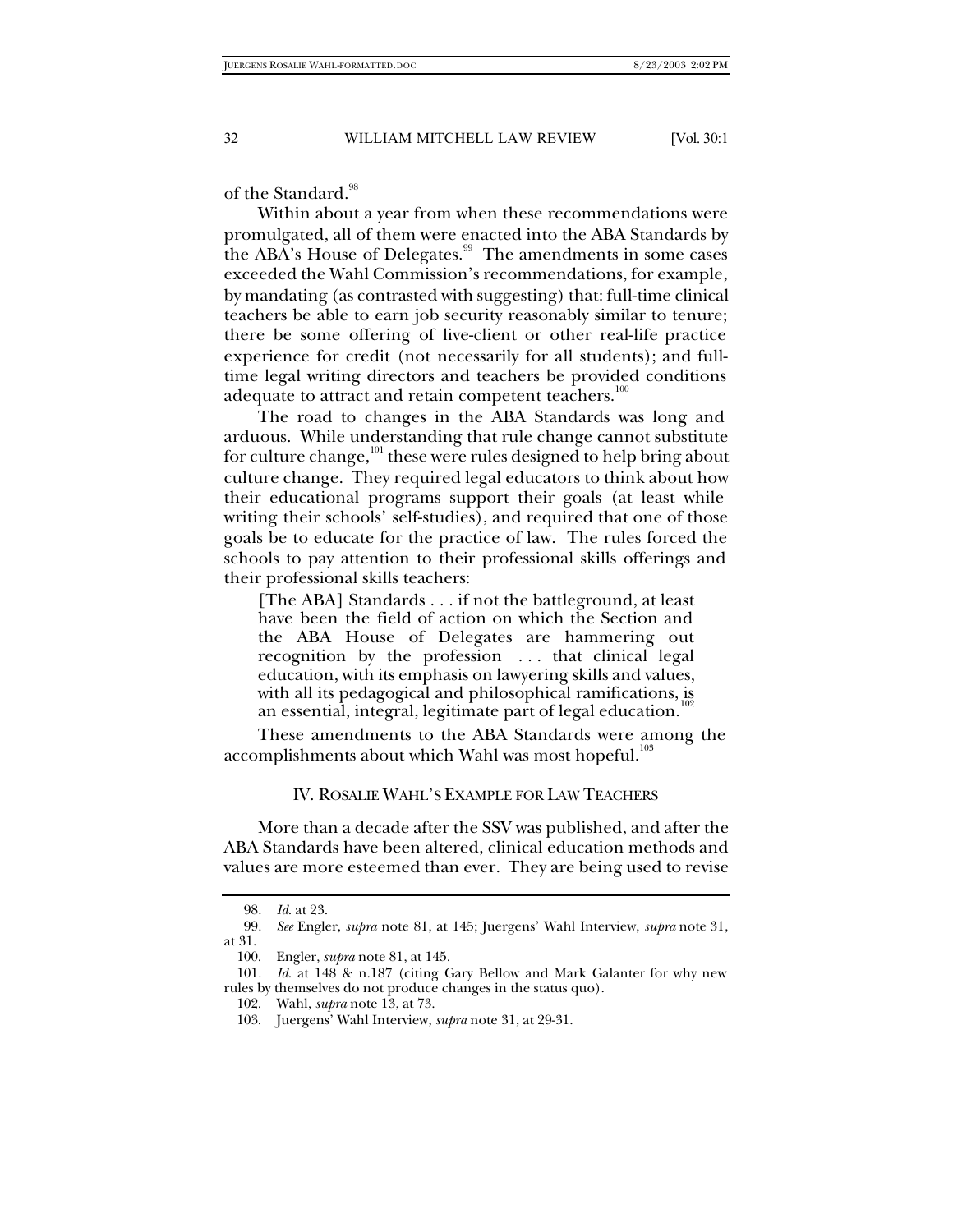conventional courses and teaching methods, $104$  and are gaining the attention of administrators and law school admissions and development offices. The idea that law schools must prepare their graduates for the practice of law, place greater emphasis on the values of the profession, and offer some live-client experiences is more widespread than it was before the ABA Standards actually mandated that it be so.

Rosalie Wahl would insist that any recounting of these accomplishments give credit to all the people who helped with these projects—and help her they did, every step of the way. But it was she who knew how to coax that help into harness and get everyone pulling in the same direction. She pulled too, and earned her collaborators' loyalty with her own hard work, gentle hands, and creative spirit.

We will continue to learn from her example, for she is alive and well in Minnesota. Yet it is not too early to pull several themes from her work and apply them to our own.

*Seek integration in the law school curriculum.* Wahl sought wholeness for legal education: In order to accomplish the law school mission, clinical education needed to be brought in from the margins and unified with the core curriculum. In fact, she had a vision where every law school subject or class would have its own clinic.<sup>105</sup> Wahl's method was unifying too. She brought diverse individuals into coalitions—most famously in the composition of the MacCrate Task Force, but also in the invitations to the Albuquerque conference, and in her work on the Section—and kept her eyes on what all the constituencies had in common without losing sight of her own goals.

*The underlying unity that lawyers must seek is that of heart with intellect.* Wahl prized goodness and kindness equally with intelligence, and found them everywhere in people. She listened to emotional information and valued it when solving problems. She was very good at reasoning, but never presumed that reason excludes perceptions gained from emotion.<sup>106</sup> Every lawyer needs to learn to include emotion in his analysis, poetry in her prose.

<sup>104.</sup> This was explicitly called for in the MACCRATE REPORT, *supra* note 11, at 128; *id*. at 330-32 (setting out Recommendations C.4 through C.6, C.8, C.12, and C.13); *see also* Barry et al., *supra* note 40, at 49 ("[I]t is apparent that there is motion towards infusing the whole curriculum with clinical teaching methods  $\dots$ .").

<sup>105.</sup> Interview with Wahl, *supra* note 14, at 38.

<sup>106.</sup> Lansing, *supra* note 7, at 11.